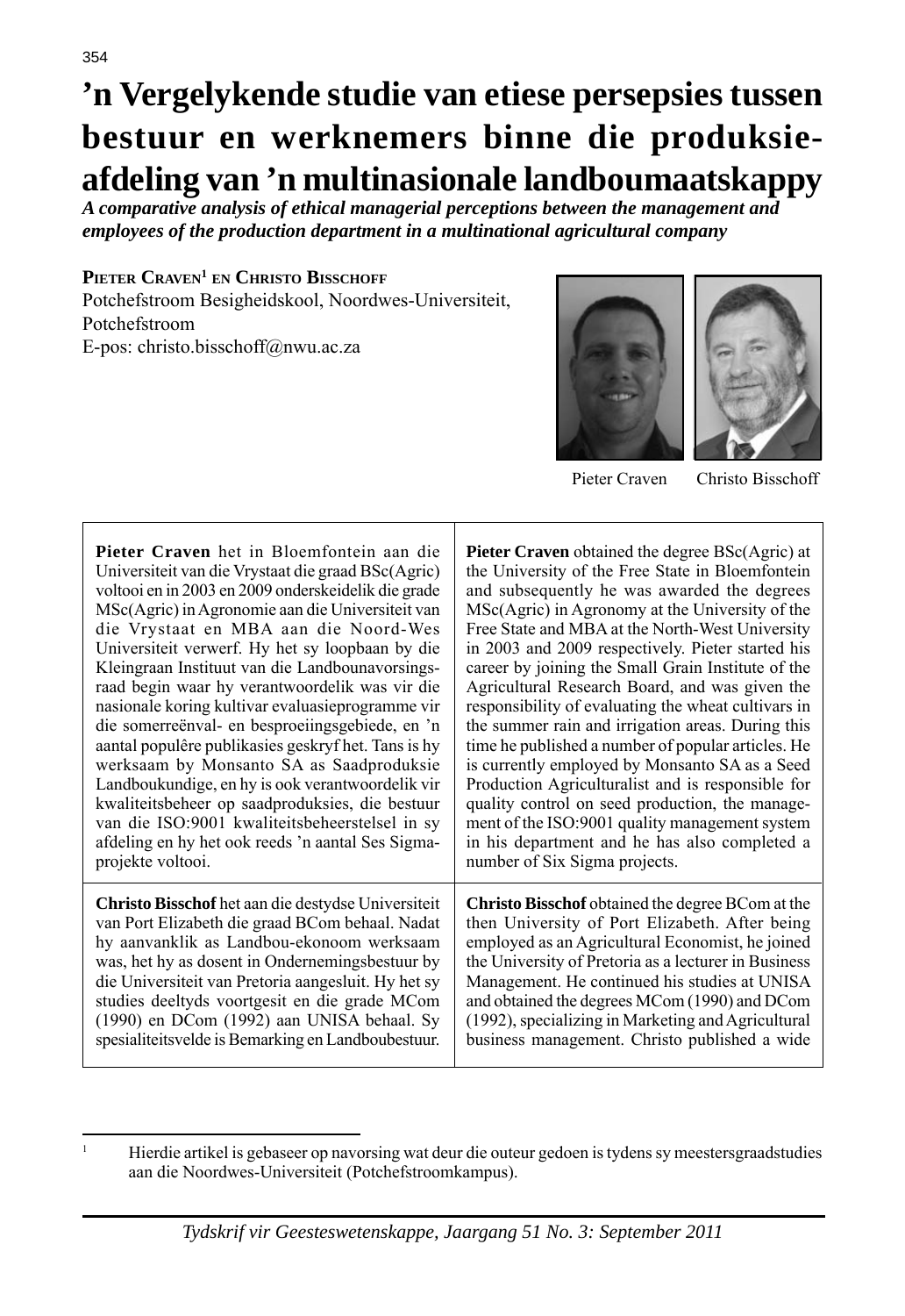Christo het verskeie geakkrediteerde artikels gepubliseer, 'n verskeidenheid internasionale konferensies oor die wêreld bygewoon, en hy tree op as referent vir verskeie plaaslike en internasionale tydskrifte. Hy is ook die Afrika verteenwoordiger van die gesiene Academy of Business Administration (wat in die VSA gesetel is), en dien op die tegniese paneel van die Bemarkingsassosiasie van Suid-Afrika. Christo doseer Bemarkingsbestuur aan die Potchefstroom Besigheidskool (Noordwes-Universiteit) en fokus in sy navorsing op handelsmerklojaliteit, konstruk geldigheid en besigheidsetiek.

array of accredited articles, attended international conferences all over the world and acted as reviewer for a number of accredited journals. He is the African representative of the prestigious Academy of Business Administration (seated in the USA) and serves on the technical panel of the Marketing Association (SA). Christo lectures Marketing Management at the Potchefstroom Business School (North-West University) and currently focuses his research on brand loyalty, construct validity, and business ethics.

#### **ABSTRACT**

#### *A comparative analysis of ethical managerial perceptions between the management and employees of the production department in a multinational agricultural company*

*The importance of business ethics and ethical conduct in business dealings has taken on new interest in recent times. Universal codes of conduct have been drafted by many multinational organisations to provide a uniform set of guidelines for ethical conduct expected from employees in companies. Often, when such codes are complied with, they do not consider the environment in which affi liates of the companies operate, which may cause codes of conduct to become nothing more than ideas merely written on paper.* 

 *The aim of this study was to develop ethical profi les for management and the production employees within a multinational seed production company in South Africa, and to determine whether there were any differences regarding ethical perceptions within and between these groups. This company serves as an excellent case study where a code of conduct on ethical behaviour was formulated and strategically managed. Data were collected by means of a questionnaire presenting different scenarios measuring the attitudes of participants towards business practices that may be viewed as potentially corrupt. Descriptive statistics were used to develop ethical profi les for each of the different groups, while practical signifi cance or effect sizes were used to identify practical significant differences between the groups.* 

 *Results indicated that employees in both the management and production departments at the company showed ethical profiles that had strong ethical inclinations. There were no significant differences observed between the two groups concerning the scenarios depicting behaviour of individuals. Regarding the behaviour of the company, it was found that both management and employees in production found a number of these scenarios acceptable. However, these scenarios could be classifi ed as the "grey areas" or soft issues, where there are no clear guidelines, rules or laws assisting the individual as to what can be considered right or wrong. Practical signifi cant differences were observed between the two groups for fi ve of the fourteen scenarios. However, it was found that employees in both groups still showed ethically inclined profi les with regard to company behaviour. It was concluded that employees at the company do indeed possess substantial levels of ethical standards, based on the ethical profi les of both management and the employees in production. However, room for improvement on ethical behaviour, specifi cally with regard to the perceptions of company behaviour, was identified.*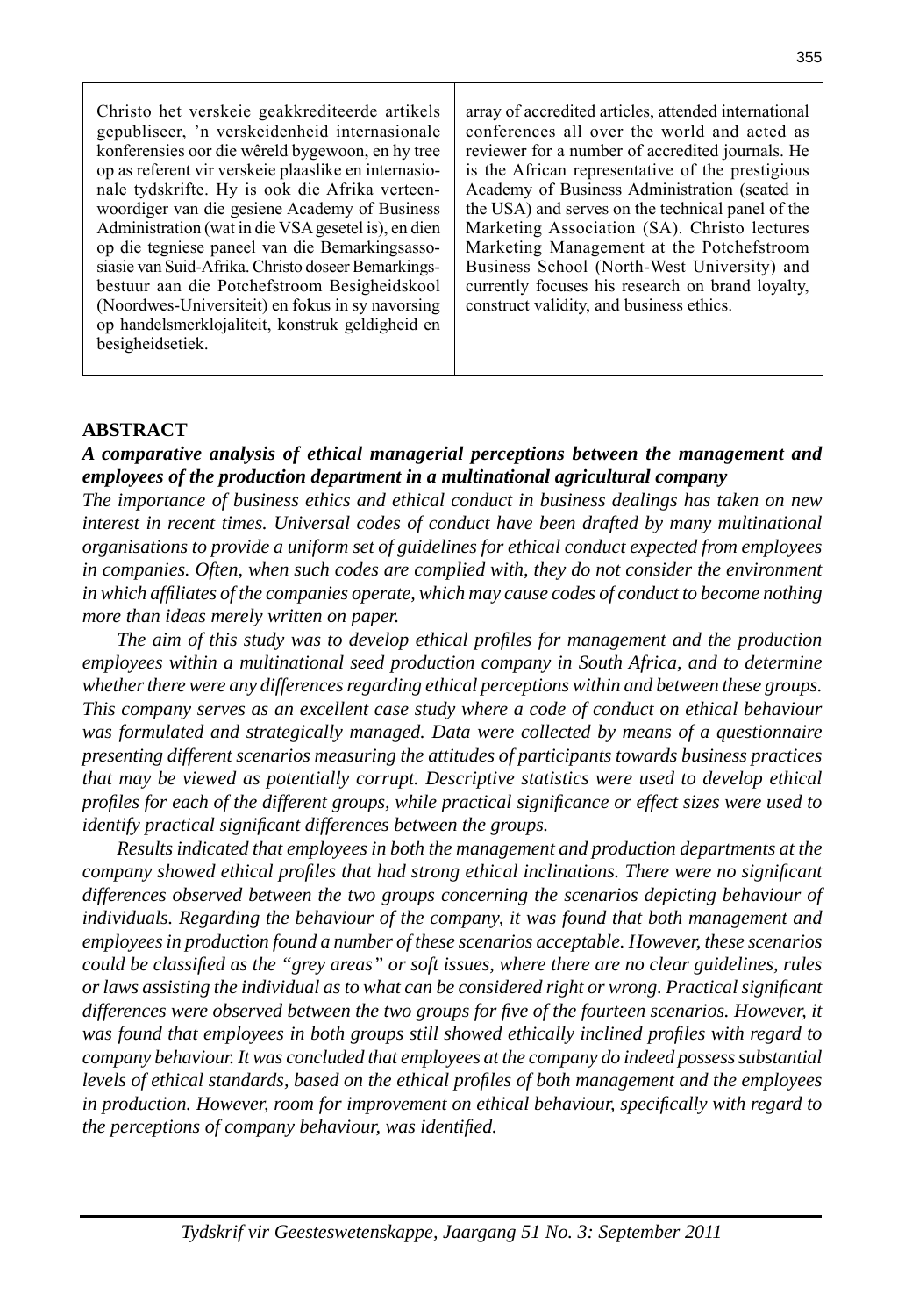| <b>KEYWORDS:</b>   | Multinational; ethical perceptions; business ethics; code of conduct; ethical<br>profile; management ethics; effect size; Foreign Corrupt Practices Act;<br>FCPA; Sarbanes-Oxley Act   |
|--------------------|----------------------------------------------------------------------------------------------------------------------------------------------------------------------------------------|
| <b>TREFWOORDE:</b> | Multinasionaal; etiese persepsies; besigheidsetiek; bestuursetiek; etiese<br>gedragskode; etiese profiel; effekgrootte; Korrupte Buitelandse Praktyke<br>Wet: FCPA: Sarbanes-Oxley Wet |

#### **OPSOMMING**

Hierdie artikel het ten doel om die etiese profiele vir werknemers in die bestuursafdeling en werknemers in die produksie-afdeling van 'n multinasionale saadmaatskappy te ontleed, en om te bepaal of daar enige verskille ten opsigte van etiese persepsies in dié twee groepe is. Dit is vermag deur van 'n vraelys wat verskillende scenario's wat as potensieel korrup geklassifiseer kan word, gebruik te maak, en waarvan die ingesteldheid van die respondente ten opsigte van hierdie scenario's dan gemeet is. Beskrywende statistiek is gebruik om die etiese profiele te ontleed, terwyl praktiese betekenisvolheid, oftewel die effekgrootte, gebruik is om die verskille tussen die twee groepe respondente te identifiseer.

 Die resultate het getoon dat werknemers in beide die bestuurs- en die produksie-afdeling in die maatskappy sterk etiese profiele ten opsigte van die scenario's wat individuele gedrag meet, geopenbaar het. Aangaande scenario's wat die gedrag van maatskappye meet, is daar gevind dat beide bestuur en werknemers in die produksie-afdeling 'n aantal van hierdie scenario's as aanvaarbaar geïdentifiseer het. Wat egter opmerklik is, is dat hierdie scenario's as "grysgebiede" of sagte onderwerpe geklassifi seer kan word, waar daar nie duidelike riglyne ten opsigte van wat reg of verkeerd is, bestaan nie. Prakties betekenisvolle verskille is waargeneem vir vyf van die veertien scenario's tussen hierdie twee groepe, alhoewel werknemers in beide groepe steeds etiesgeneigde profiele ten opsigte van maatskappygedrag getoon het.

 Daar is tot die slotsom gekom dat werknemers in die maatskappy wel oor hoë etiese standaarde beskik, gebaseer op die etiese profiele van beide bestuurslede en werknemers in die produksieafdeling.

#### **INLEIDING**

Die saadmaatskappy waar hierdie studie gedoen is, is 'n leidende multinasionale saad- en agrichemiese maatskappy met meer as 22 500 werknemers in 47 lande wêreldwyd, insluitend Suid-Afrika. Die betrokke saadmaatskappy is 'n lid van die Suid-Afrikaanse Nasionale Saadorganisasie (SANSOR), wat sedert 1989 die aangewese outoriteit is ten opsigte van die bestuur en uitvoer van alle funksies verwant aan saadsertifisering namens die Suid-Afrikaanse regering (SANSOR, 2008).

 Etiese gedrag is volgens Barlow (2007:58) om die regte gedrag na te volg en "die regte dinge te doen". Ongelukkig is die teenoorgestelde gedrag dikwels makliker om na te volg, en het sulke gedrag gewoonlik ernstige gevolge. Die vraagstuk waarmee bestuurslede en ook werknemers van maatskappye dikwels worstel, is wat werklik die regte gedrag is in 'n betrokke besigheidsomgewing. Die grense tussen etiese gedrag is voorts meer problematies in 'n multinasionale maatskappy, aangesien besigheidsituasies wat aanvaarbaar mag wees in een land, onaanvaarbaar geag kan word in 'n ander land.

 Gevolglik is dit belangrik om etiese gedrag binne 'n maatskappy te omskryf deur tipies van 'n etiese gedragskode gebruik te maak. Die inhoud van 'n etiese gedragskode moet deur al die werknemers gekonseptualiseer word sodat hulle die maatskappy se behoefte daaraan verstaan en die gedragsreëls kan volg.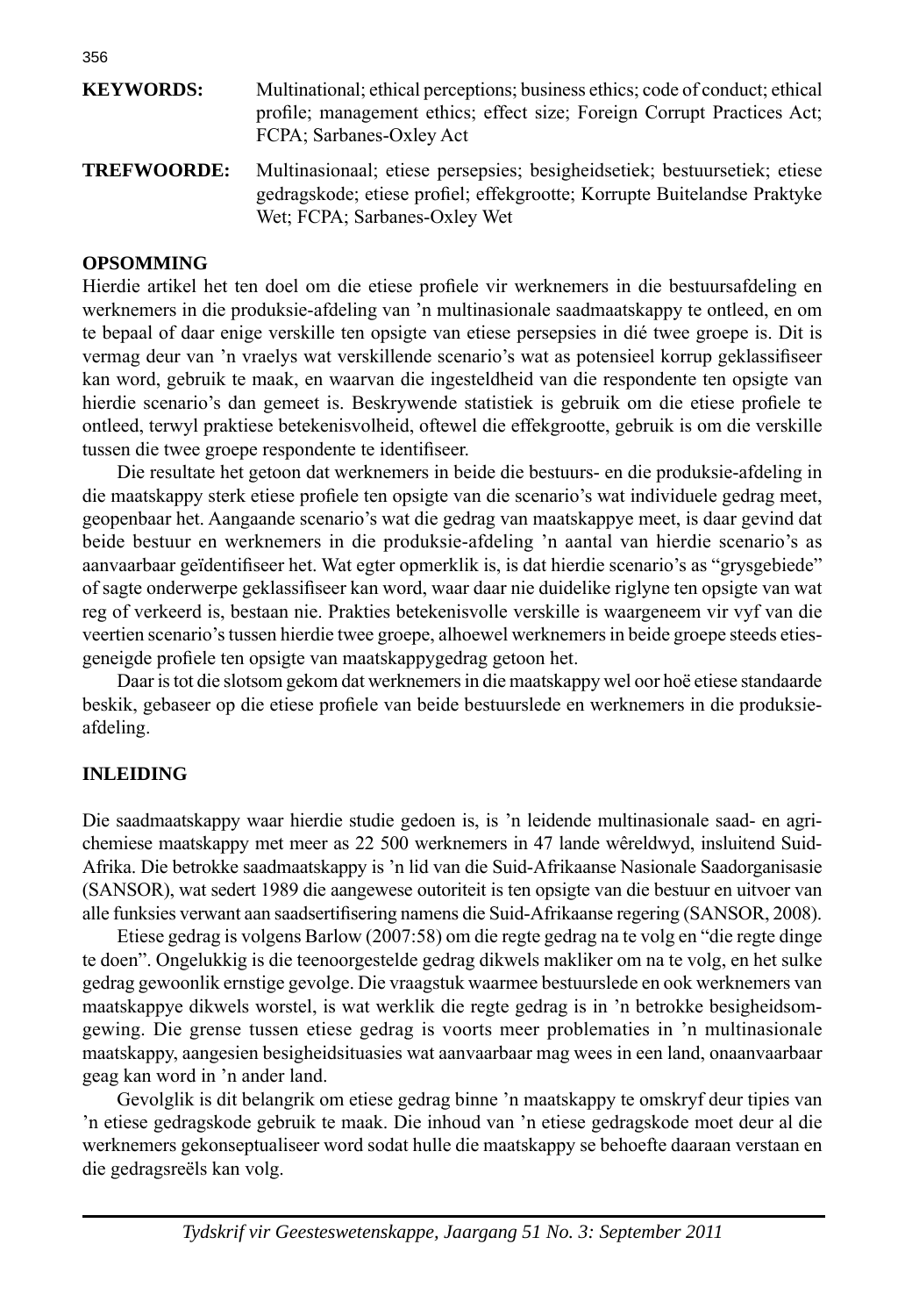#### **PROBLEEMSTELLING**

Die bepaling van etiese profiele in 'n maatskappy, en dan verder om vergelykings te tref tussen die siening van bestuur en die werknemers, is 'n algemene bestuurspraktyk. Tog is daar situasies wat verdere ondersoek noodsaak. Hierdie studie is een so 'n geval waar unieke omstandighede lei tot verdere insigte in die bepaling van etiese profiele.

- Die betrokke multinasionale maatskappy in hierdie studie se hoofkantoor is gesetel in die Verenigde State van Amerika (VSA), waar professionele etiese kodes wyd gebruik word om te bepaal wat aanvaarde en mededingende praktyke is (Meintjes-Van der Walt 2003:45).
- Die maatskappy het etiese kodes verbreek en is volgens die VSA se Foreign Corrupt Practices Act (FCPA) en die Sarbanes-Oxley Act vervolg.
- Die maatskappy het dan ook in Januarie 2005 'n boete gekry weens die oortreding van FCPA-wette vanweë wanbestuur deur sy Indonesiese filiaal (Norris 2006:42).
- Hierdie boetebedrag is egter noemenswaardig verminder weens die maatskappy:
	- o se spoedige openbaarmaking van die wanbestuur; en
	- o die maatskappy se samewerking tydens die ondersoek.
- Die maatskappy het sedertdien 'n streng beleid om die etiese kode af te dwing, en 'n etiese gedragskode is opgestel.
- Die etiese gedragskode is in 25 tale vertaal om enige waninterpretasies en taalprobleme te elimineer.
- Daar word jaarliks van werkers verwag om die etiese kode te bestudeer en hulle skriftelik te verbind tot die etiese gedragskode.

#### **NAVORSINGSDOELSTELLINGS**

Die primêre doelstelling is dus om te bepaal of daar enige verskille in die persepsies ten opsigte van etiese gedrag tussen bestuur en werknemers binne die produksie-afdeling van 'n multinasionale landboumaatskappy is.

Die volgende sekondêre doelstellings is vir hierdie studie geïdentifiseer:

- Die ontwikkeling van 'n etiese profiel vir topvlakbestuur en middelvlakbestuur in die saadmaatskappy;
- Die ontwikkeling van 'n etiese profiel vir werknemers in die produksie-afdeling van die saadmaatskappy.

## **NAVORSINGSMETODOLOGIE**

In hierdie studie is geen steekproef getrek nie. Die populasie van die Suid-Afrikaanse filiaal van die multinasionale maatskappy is gebruik omdat die mening van al die bestuurslede sowel as al die werkers in die produksie-afdeling belangrik is. Die werknemers in die produksie-afdeling is spesifiek geselekteer, aangesien hierdie personeel daagliks met kliënte in aanraking kom en transaksies beklink. Hulle is dus die meeste blootgestel aan die kompromitterende situasie waar die transaksie teenoor etiese gedrag afgespeel word in die praktyk.

 Vraelyste is aan al 32 bestuurswerknemers gestuur, waarvan 21 (65.6%) gereageer het, terwyl 26 (76.5%) van die 34 werknemers in die produksie-afdeling gereageer het. 'n Meetinstrument,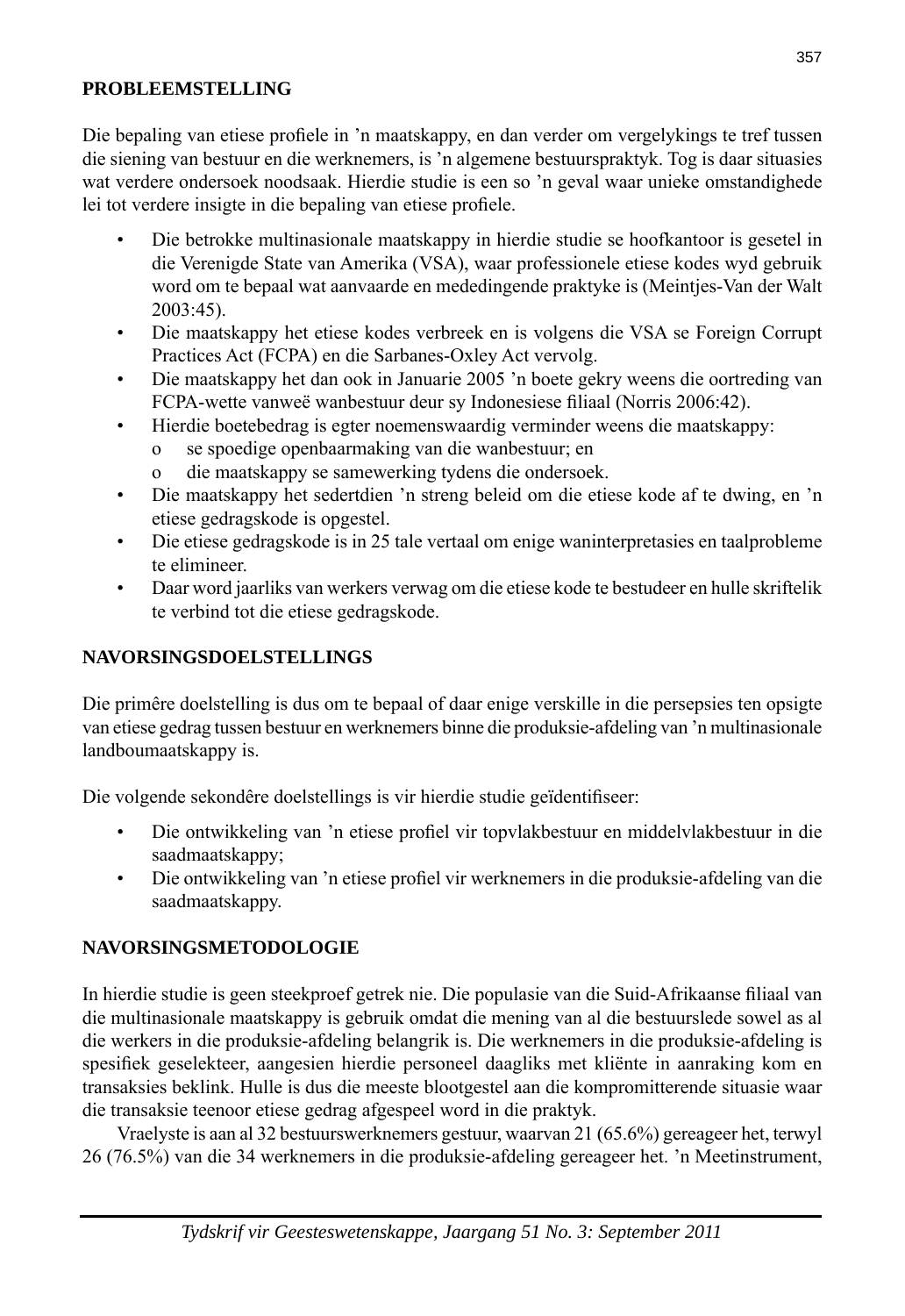ontwerp deur Fullerton (1993:317-323), is gebruik in die empiriese navorsing. Die vraelys bestaan uit drie afdelings:

- Afdeling A, waarin demografiese inligting ingesamel word;
- Afdeling B, waar persepsies oor persoonlike gedrag aangaande potensieel korrupte besigheidspraktyke gemeet word; en
- Afdeling C, waar persepsies oor maatskappygedrag aangaande potensieel korrupte besigheidspraktyke gemeet word.

Afdelings B en C bestaan elkeen uit veertien verskillende scenario's wat situasies verteenwoordig waar daar duidelike aanduidings is of die gedrag reg of verkeerd is. Respondente het die scenario's beoordeel aan die hand van 'n ses-punt rangorde skaal, wat strek van 1 (nie aanvaarbaar nie) tot 6 (baie aanvaarbaar). 'n Lae waarde sal dus 'n meer etiese geneigdheid aandui, terwyl 'n hoë waarde 'n minder etiese geneigdheid by die respondent sal aandui. Die verskillende scenario's ten opsigte van die gedrag van individue word in Tabelle 1 en 2 getoon.

Die etiese profiele van elk van die verskillende groepe is saamgestel deur gebruik te maak van beskrywende statistiek. Elke scenario se gemiddelde waarde is bereken, terwyl daar ook per groep 'n gemiddeld bereken is. Verskille tussen die twee groepe is bepaal deur gebruik te maak van Cohen se *effekgrootte* (Cohen 1993:155), soos verder nagevors deur Ellis en Steyn (2003:52), in die bepaling van die praktiese betekenisvolheid (*d*). Die omvang van die *d*-*waarde* is tussen 0 en 1.0. Dit impliseer dat 'n groot praktiese betekenisvolheid gevind is met 'n *d-waarde* van 0.8 en hoër. Medium praktiese betekenisvolheid is geïdentifiseer vir *d-waardes* tussen 0.5 en laer as 0.8, terwyl 'n *d-waarde* van ten minste 0.2 maar minder as 0.5 'n klein effek uitbeeld (Ellis & Steyn 2003:54; Cohen 1993:155). Vir hierdie studie is *d*-*waardes* van 0.5 en hoër (dus aanduidend van medium of hoë vlakke van praktiese betekenisvolheid) geag as betekenisvolle verskille tussen die etiese persepsies van die twee groepe.

Betreffende die betroubaarheid van die data, is die betroubaarheidskoëffisiënt Cronbach alpha bereken. Field (2007:668) stel voor dat betroubaarheid bo die vlak van 0.70 behoort te wees, maar noem verder dat 'n betroubaarheidskoëffisiënt van 0.58 ook aanvaarbaar is (Cortina 1993 in Field 2007:668). Die alpha koëffisiënt vir individuele gedrag is 0.682, wat marginaal onder die vereiste 0.70 vlak is, maar gerieflik bo die afsnypunt van 0.58 is, terwyl die maatskappygedrag se betroubaarheidskoëffisiënt van 0.736 bo die vereiste 0.70 vlak is.

# **LITERATUUROORSIG**

Etiese gedrag is egter nie beperk tot handelinge wat deur die FCPA en korporatiewe bestuur voorgestel word nie, maar het ook 'n invloed op die algemene bestuur van 'n maatskappy. In dié verband noem Goosen en Van Vuuren (2005:61) dat alhoewel die implementering van etiese gedrag slegs een aspek van besigheid is, dit regdeur die organisasie ingestel moet word omdat selektiewe instelling van etiese kodes en gedrag spanning tussen verskillende eenhede veroorsaak. Hierdie gedrag behoort dus 'n stel verhoudings tussen belanghebbendes, insluitend kliënte, verskaffers, werknemers, gemeenskappe en finansiers daar te stel sodat die maatskappy sy eie etiese persoonlikheid ontwikkel en daarvolgens funksioneer (Freeman 2006:38). Hierteenoor beweer Bevan en Corvellec (2007:209) egter dat korporatiewe etiek, volgens die Levinasbenadering, verwerp behoort te word. Hulle reken dat 'n korporasie of maatskappy nie menslike eienskappe besit nie, en dus nie op sigself eties kan wees of optree nie. Hierdie outeurs redeneer dat besigheidsetiek die verantwoordelikheid is van elk van die individue wat by die maatskappy werk (Bevan & Corvellec 2007:217-218). Betreffende etiese gedragskodes, verskil Painter-Morland (2006:353) egter van Goosen en Van Vuuren (2005:510) en redeneer dat internasionale etiese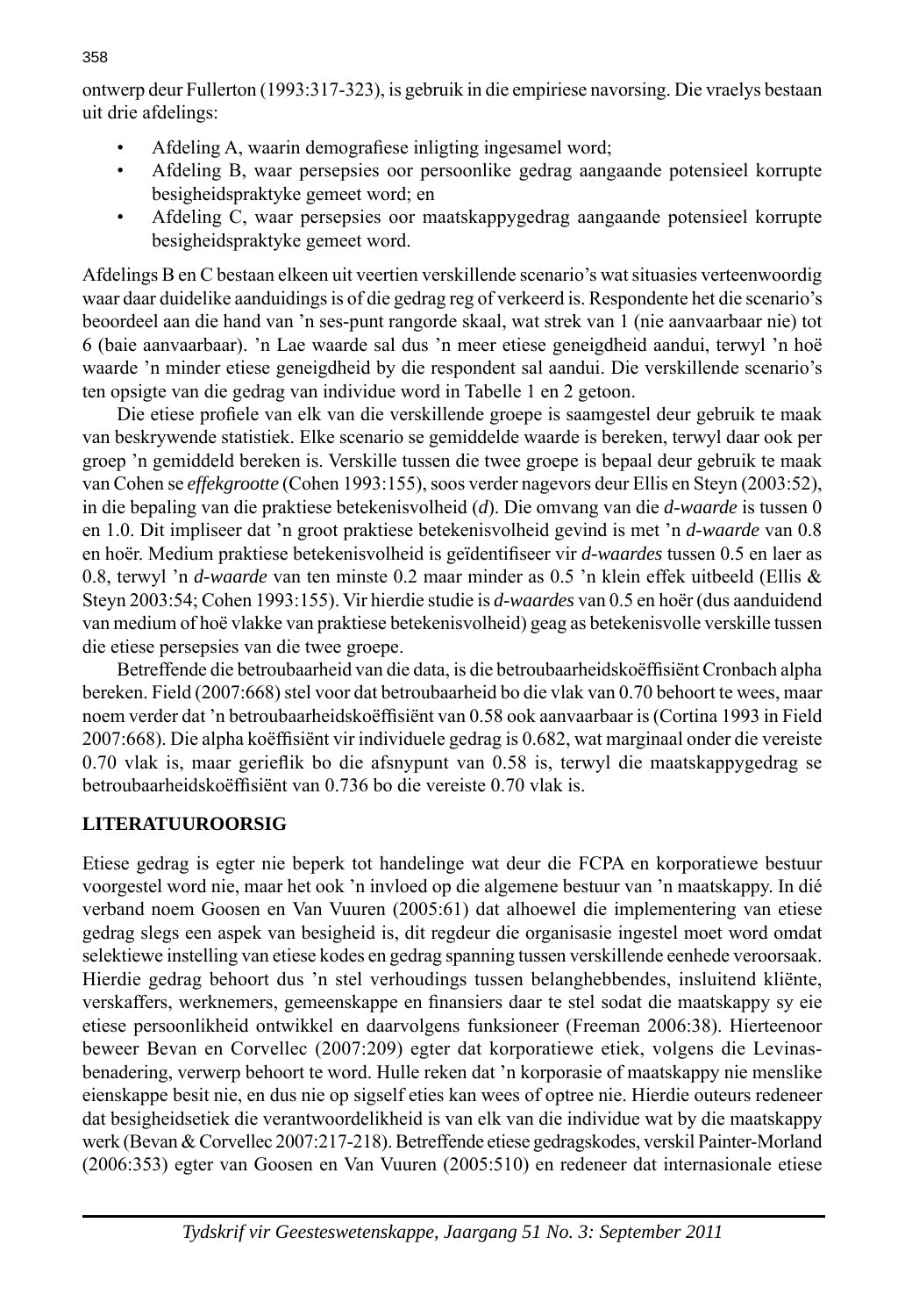gedragskodes dikwels nie in ag geneem word binne die verskillende kontekste waarbinne die afsonderlike besigheidseenhede funksioneer nie. Dergelike etiese gedragskodes verkry dikwels relevansie by verskillende globale terreine, waar sy beperkinge hoofsaaklik lê by die formulering om stabiele multinasionale besigheidsomgewings te skep en om eenheid te bevorder.

 Painter-Morland (2006:354) redeneer verder dat sodanige pogings om alle werknemers te bind aan dieselfde etiese standaard, ongeag hul omstandighede en die konteks waarbinne dit geoperasionaliseer word, kan veroorsaak dat hierdie etiese gedragskodes dokumente word wat geen waarde het vir diesulkes wat dit veronderstel is om te dien nie. Dit kan op sy beurt weer lei tot 'n houding onder werknemers om onder die dwang van reëls te opereer, in plaas daarvan om die kode te aanvaar as die persoon se eie. Die vraag onstaan dus of werknemers van maatskappye (en dan veral multinasionale maatskappye wat oor lands- en kultuurgrense heen besigheid doen), gewillig is om 'n universele etiese gedragskode te aanvaar al dan nie. Die logiese verdere vraag is of die etiese gedragskode dan wel 'n impak op die etiese standaarde van sulke werknemers het.

 Nieteenstaande die feit dat die konsep etiese gedrag algemeen verstaanbaar is, word dit dikwels moeilik om te definieer. McDonald (2007:12) het wel die volgende definisie vir etiek daargestel: "'n stel standaarde waardeur menslike handelinge as reg of verkeerd geoordeel word". Die definisie toon duidelik dat etiek nie net oor die gehoorsaming van die formele landswette gaan nie, maar volgens Jennings (2006:3) gebou is rondom ongeskrewe sosiale reëls van regverdigheid en geregtigheid wat die samelewing vir sosiale interaksie ontwikkel het. Jennings (2006:3) gebruik die eenvoudige voorbeeld van om in 'n ry te staan (soos in die bank, om te stem of vir jou aankope te betaal). Indien 'n persoon nie in die ry staan nie, en in die ry indruk, verbreek hy geen landswette nie. Hy begaan egter 'n subtiele oortreding van dít wat as sosiaal aanvaarbaar geag word. McDonald (2007:12) toon dus aan dat, in hierdie geval, die persoon verkeerd opgetree het as die maatstaf van die heersende stel standaarde oor gedrag in rye gebruik word. McDonald (2007:14) waarsku egter dat etiese gedrag sterk gesetel is in die sosiale en kulturele strukture van mense en dat dit hul aksies en besluite beïnvloed. Hierdie sosiale struktuur het dan weer 'n invloed op die ekonomiese en sosiale prestasie van die organisasie. Hierdie sosiale en kulturele verskille in die benadering tot etiek stel veral uitdagings aan die multinasionale maatskappy in hierdie studie, wat sy etiese gedragskode baseer op die standaarde van die hoofkantoor in die VSA.

#### **Fokus op etiek en besigheidsetiek**

Navorsing deur Rossouw en Van Vuuren (2003:1) toon dat organisasies die strategiese belangrikheid van etiese sakepraktyke besef en dit inkorporeer in hul bestuursmodelle. Bydraende faktore ten opsigte van hierdie gewaarwording sluit nie net die koste wat immorele praktyke inhou vir 'n organisasie in nie, maar ook die mededingende voordeel wat organisasies kan behaal deur middel van etiese gedrag (Gold & Dienhart 2007:164). Goosen en Van Vuuren (2005:61) is egter van mening dat organisasies nog nie genoeg gedoen het om grondige besigheidsetiek te verseker nie en dat veral die etiese gedrag van werknemers nie na behore geïnstitusionaliseer word nie. In dié verband het dit dus meer belangrik geword om die klem te plaas op die rolle en verantwoordelikhede wat belanghebbendes, veral werknemers, het in die bou van etiese besigheidspraktyke in maatskappye (Goodstein & Wicks 2007:375). Hiermee saam fokus Mazereeuw et al. (2008:6) ook op die rol wat sosiaal-verantwoordelike gedrag speel in die moderne besigheidsomgewing. Ten opsigte van produk- en prosesstandaarde in maatskappye, word die etiese benadering, sowel as sosiale- en omgewingsmaatstawwe, sterk onder die soeklig geplaas, en bestuur van maatskappye voldoen aan die vereistes om mededingend in die mark te wees (Pattberg 2006:244). Voorbeelde waar sodanige standaarde van toepassing is, is in die produksie van organiese voedsel waar daar drempelvlakke van onkruiddoders gebruik word, bees- en skaapproduksie waar geen antibiotika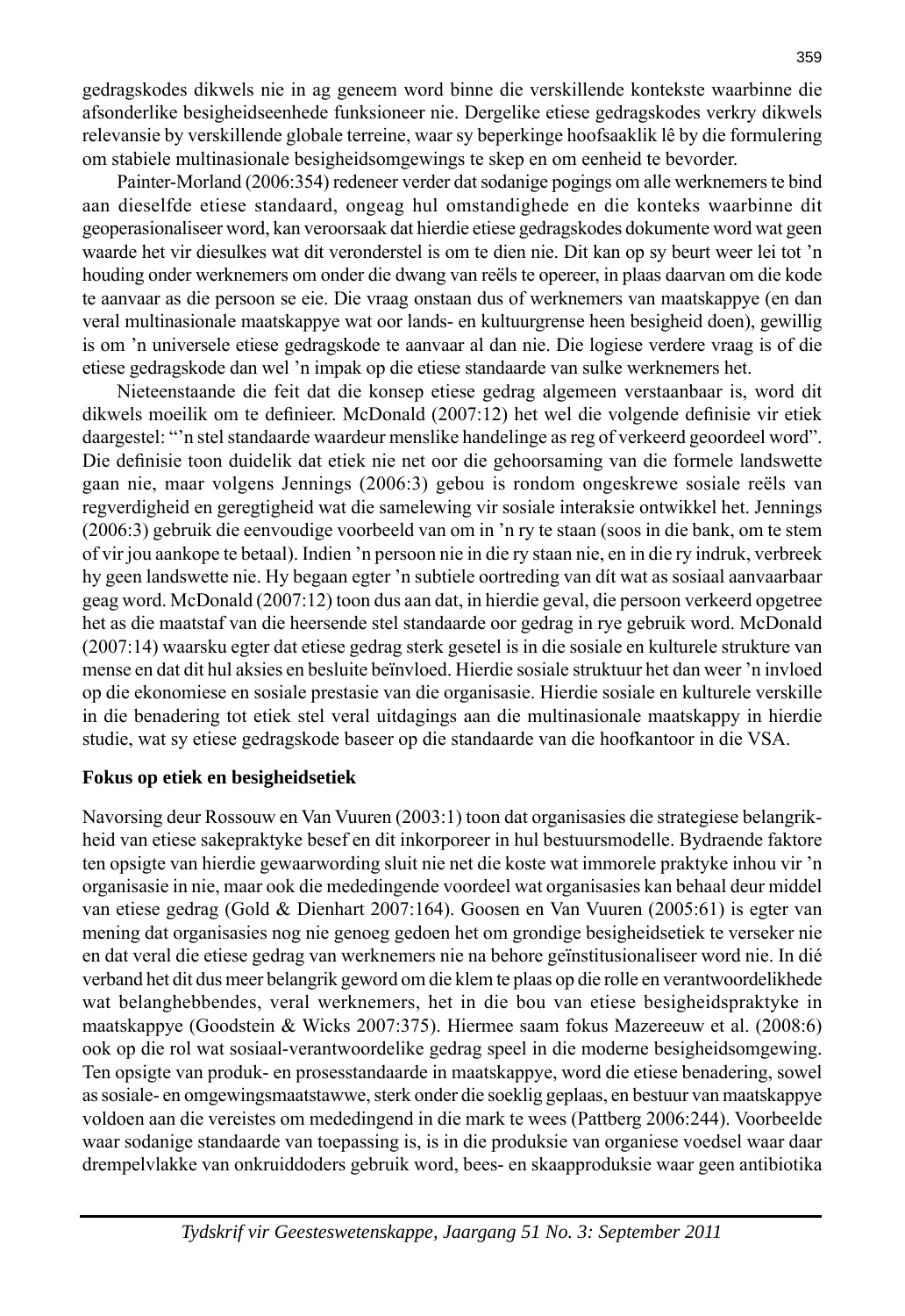gebruik is nie, of waar diere nie tydens die voedselproduksieproses ingeperk word nie (die sogenaamde vry-lopende beginsel) (McQuene 2009). Insiggewend is egter dat Fullerton et al. (2008:163) in hul korporatiewe studies, wat die verskillende etiese gedragskodes geanaliseer het, gevind het dat hoër standaarde van besigheidsetiek ook positief geassosieer word met hoër etiese standaarde en goeie bestuursgedrag.

Bevan en Corvellec (2007:2008) som die soms moeilik definieerbare konsep van etiese gedrag soos volg op: "As human beings, we have a responsibility to be ethical".

## **Etiese gedragskodes by multinasionale maatskappye**

Die multinasionale maatskappy en besigheidsmodel is sterk gesetel in die wêreldekonomie en die etiese gedragsbeskouings van die maatskappy speel 'n belangrike rol in verskeie lande (Epstein 2007:208-209). Die toenemende belangrikheid van etiese gedrag en markmededingendheid (Pattberg 2006:244; Fullerton et al. 2008:163) plaas verdere druk op bestuur om etiese bestuurspraktyke effektief te hanteer in die multinasionale maatskappy waarin verskillende kulture en sosiale reëls aanwesig is. In dié verband voeg Goodstein en Wicks (2007:375) by dat 'n sterker fokus op maatskappye se etiese gedragskodes geplaas geword en dat bestuur sterk op etiek fokus as strategiese doelwit.

 Winkler en Remišová (2007:419) redeneer dat die hoofdoelwit van 'n algemeen aanvaarbare etiese kode is om werknemers van die onderneming tot etiese gedrag te verbind. Verder sal so 'n kode gebruik word om riglyne uit te stip vir gedrag deur organisasies teenoor eksterne groepe. Organisasies kan ook hul etiekkodes opstel en toepas om sekere doelwitte te bereik, wat dikwels die voorkoming van insidente veroorsaak deur etiese wangedrag, verhoogde vertroue in die organisasie en ook die beskerming van die organisasie teen vervolging deur eksterne outoriteite, insluit (Winkler & Remišová 2007:419). Painter-Morland (2006:352), daarenteen, is onoortuig, en glo dat 'n etiese gedragskode betekenislose en niksbeduidende dokumente is indien die maatskappy alle besigheidsbesluite vervleg met etiese aspekte. Verder waarsku Painter-Morland (2006:352) dat as die waardes wat maatskappye op papier formuleer, nie die wyse waarop hulle besigheid doen verteenwoordig nie, die etiese gedragskode nie die papier waarop dit geformuleer is, werd is nie. Hiervolgens is die waarde van 'n etiese gedragskode dus gesetel in die operasionalisering daarvan, en nie in die formulering nie.

## *Tekortkominge*

Etiese gedragskodes, veral in multinasionale organisasies, is nie onfeilbare dokumente nie, en daar is dikwels tekortkominge wat daarmee geassosieer word. Volgens Painter-Morland (2006:353) neig etiese gedragskodes wat wêreldwyd geïmplementeer word om omstandighede en aspekte binne die konteks van die lande waar hierdie organisasies besigheid doen, te ignoreer. Sulke kodes word normaalweg geskryf met die doel om uniekheid te promoveer, om konsensus te bereik en om voorspelbare multinasionale besigheidsomgewings te skep. Painter-Morland (2006:354) redeneer verder dat 'n tekort aan effektiewe doelmatige oorsig dikwels die suksesvolle implementering van hierdie kodes beperk, weens 'n tekort aan beherende liggame betrokke in die oudit, rapportering en monitering van die voldoening aan die kode. Verder is daar die probleem dat multinasionale etiese gedragskodes nie lande of kulture se spesifieke gedrag in ag neem nie, en dat besigheidspraktyke wat taboe is in een land dalk algemene praktyk mag wees in 'n ander land.

## *Voordele*

Andersyds kan 'n goed-geïmplementeerde etiekkode met behoorlike oorsig 'n aantal voordele aan die organisasie bied. Dergelike voordele sluit verbeterde vertroue in 'n organisasie, lojaliteit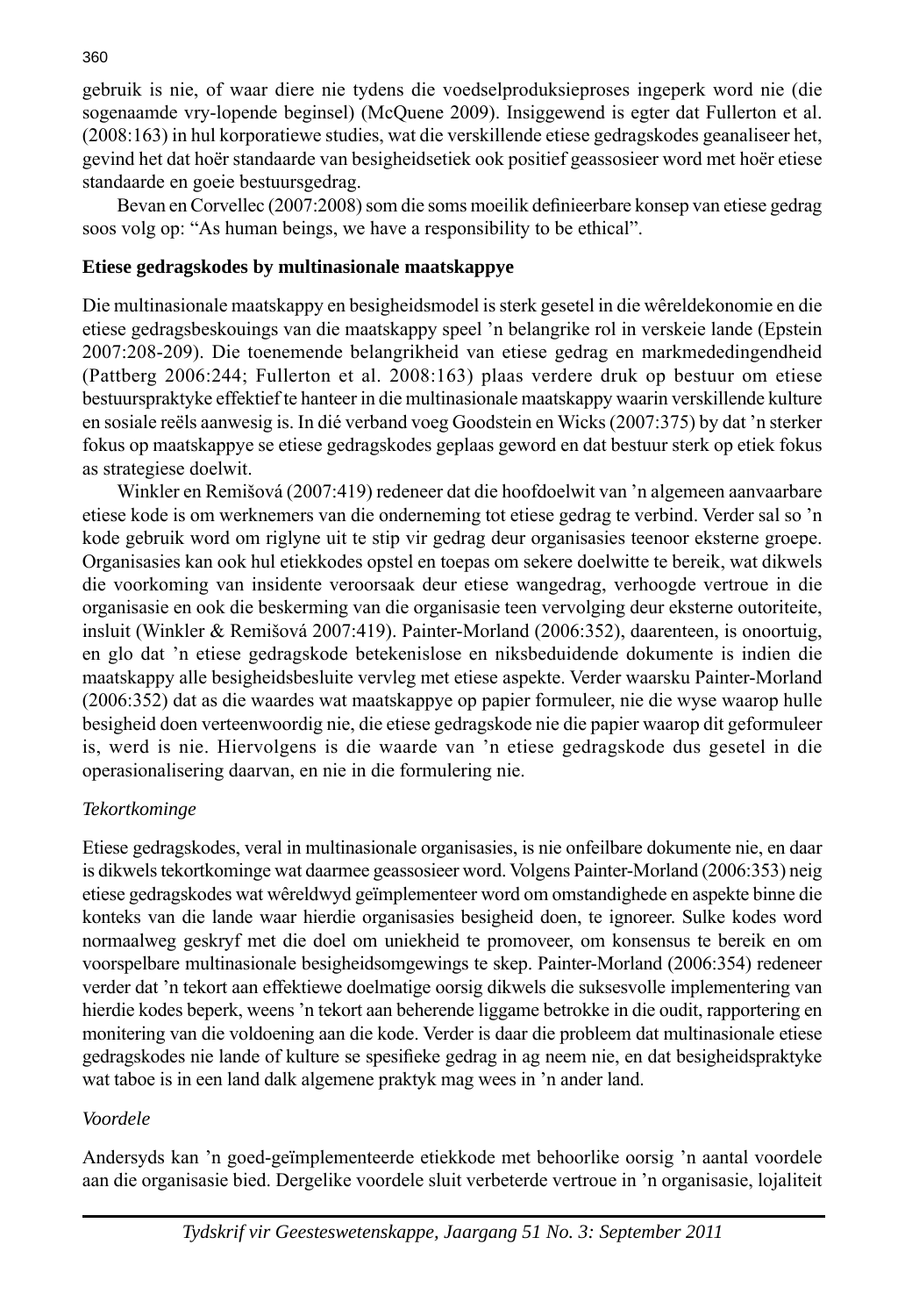van werknemers en ander belanghebbendes sowel as 'n positiewe reputasie in die besigheidsomgewing in, wat dan weer die organisasie se vermoë om sy produk te verkoop en om beleggers te wen, affekteer (Rossouw & Van Vuuren 2003:3-4). Deur 'n verbintenis tot etiese waardes en die kweek van skuldgevoelens teenoor bedrieglike aksies, kan hierdie kodes bydra tot die welstand van die organisasie (Rossouw & Van Vuuren, 2003:5). Rossouw en Van Vuuren (2003:8) redeneer verder dat beleggervertroue ook gekoppel is aan goeie korporatiewe bestuursgedrag en dat beleggers bereid is om meer te betaal vir die aandele van 'n goed-bestuurde organisasie met hoë etiese standaarde.

## **RESULTATE**

## **Demografi ese profi el**

Altesaam 44.7% respondente is bestuurslede terwyl 55.3% in die produksie-afdeling werksaam is. Die meerderheid respondente is manlik (74.5%). Verder is 74.5% van die respondente tussen 31 en 50 jaar oud, met 'n kleiner persentasie respondente wat aftrede nader en 'n paar respondente wat aan die begin van hul loopbaan staan. Die aantal respondente wat tussen 5 en 20 jaar vir die multinasionale maatskappy werk, konstitueer 70.2%, wat ook meer geloofwaardigheid aan die resultate behoort te gee, aangesien hulle reeds vir 'n aantal jare blootgestel is aan die etiese gedragskode en besigheidspraktyke binne die maatskappy. Tabel 1 toon die demografiese profiel van die respondente aan.

| Kategorie              | % in Kategorie     |      |
|------------------------|--------------------|------|
| Indiensnemingsvlak     | Top-/middelbestuur | 44.7 |
|                        | Produksie          | 55.3 |
| Geslag                 | Manlik             | 74.5 |
|                        | Vroulik            | 25.5 |
| <b>Ouderdom</b> (jare) | Jonger as 30       | 4.3  |
|                        | 31-35              | 17.0 |
|                        | $36-40$            | 21.3 |
|                        | $41 - 50$          | 36.2 |
|                        | Ouer as 50         | 21.3 |
| Tydperk by maatskappy  | Minder as 5 jaar   | 23.4 |
|                        | $5-10$ jaar        | 34.0 |
|                        | $11-15$ jaar       | 21.3 |
|                        | $16-20$ jaar       | 14.9 |
|                        | Meer as 20 jaar    | 6.4  |

# **TABEL 1:** Demografiese profiel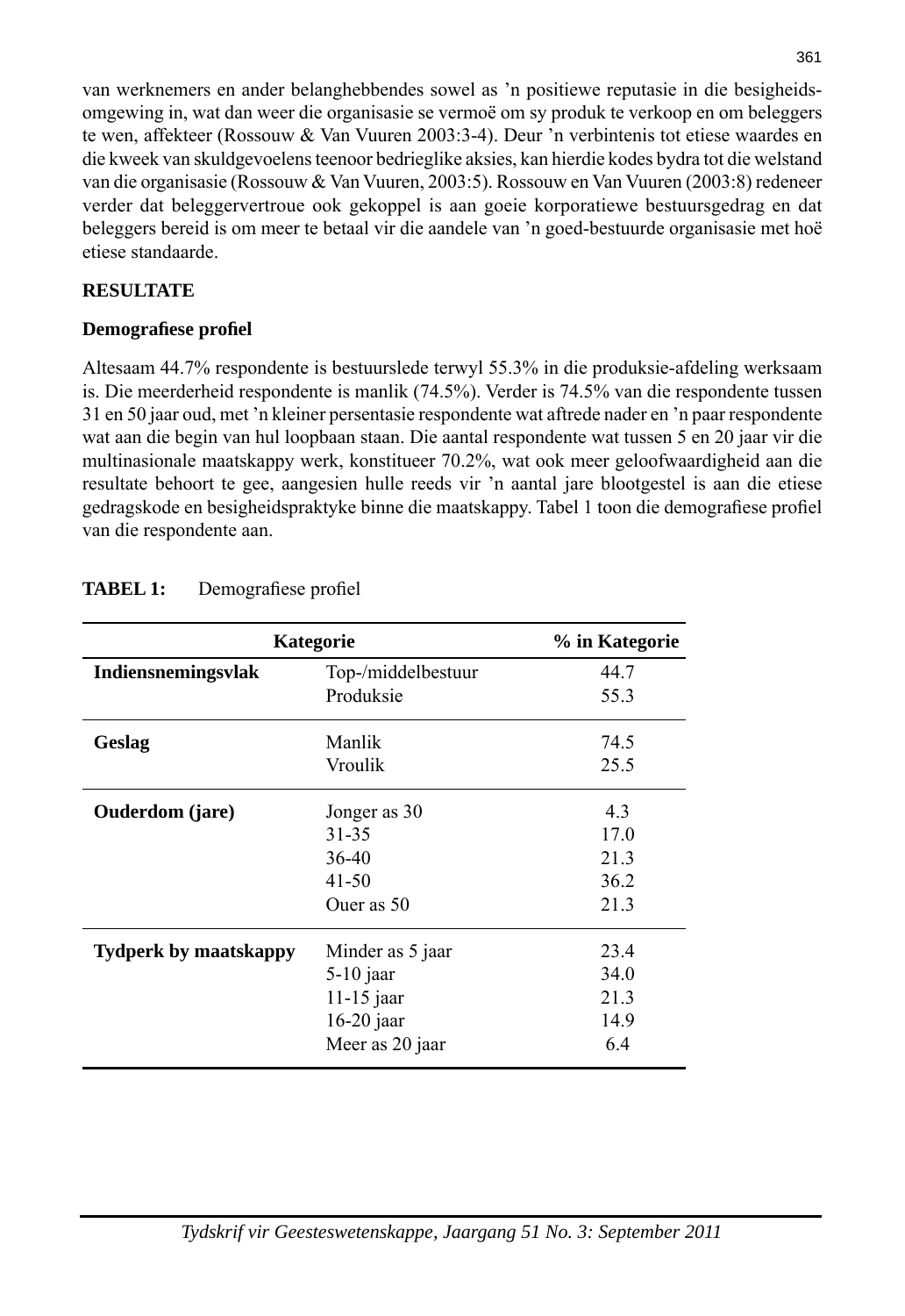## **Etiese persepsies van individuele gedrag**

Die verskillende scenario's word in Tabel 2 voorgehou.

| <b>TABEL 2:</b> | Individuele gedragscenario's wat etiese aspekte uitbeeld |  |  |  |  |
|-----------------|----------------------------------------------------------|--|--|--|--|
|-----------------|----------------------------------------------------------|--|--|--|--|

| <b>Scenario</b> | <b>Beskrywing</b>                                                                                                                                                                                                                                                                                                                             |
|-----------------|-----------------------------------------------------------------------------------------------------------------------------------------------------------------------------------------------------------------------------------------------------------------------------------------------------------------------------------------------|
| A1              | 'n Medewerker is te veel kleingeld gegee deur die winkelassistent by die bakkery<br>op die hoek. U medewerker hou die ekstra geld.                                                                                                                                                                                                            |
| A2              | 'n Vriend se woonstel is deur 'n vuur beskadig. Terwyl verliese aan die<br>versekeringsmaatskappy gerapporteer word, sluit u vriend items in wat sy nog nooit<br>besit het nie en vermeerder sy ook die waarde van items wat verloor is in die vuur.                                                                                          |
| A <sub>3</sub>  | U het gesien hoe ander mense hul eie ouderdom verdraai om voordeel te trek uit<br>afslag wat aan senior burgers gebied word.                                                                                                                                                                                                                  |
| A <sub>4</sub>  | U het gesien hoe ander mense hul kinders se ouderdomme verdraai om sodoende<br>voordeel te trek uit afslag vir kinders.                                                                                                                                                                                                                       |
| A <sub>5</sub>  | 'n Vriend van u vind 'n item in 'n winkel wat ooglopend verkeerdelik laer gemerk<br>is. Eerder as om die winkel in kennis te stel, koop u vriend die item teen die laer<br>prys aan.                                                                                                                                                          |
| A <sub>6</sub>  | Sommige mense sal na 'n groothandelaar gaan om inligting oor 'n spesifieke produk<br>te verkry en maak dan van hierdie inligting gebruik om die produk vanaf 'n<br>goedkoper bron aan te koop. ('n Katalogus en die Internet is twee voorbeelde.)                                                                                             |
| A7              | Sommige mense sal herhaaldelik na dieselfde winkel gaan om sodoende voordeel<br>te trek uit 'n aanbod wat jou beperk ten opsigte van die hoeveelheid wat per besoek<br>aangekoop word.                                                                                                                                                        |
| A8              | Iemand wat jy ken het 'n gereëlde vliegkaartjie aan 'n vriend verkoop ten spyte<br>van spesifieke redery-reëls wat 'n dergelike verkoop verbied.                                                                                                                                                                                              |
| A <sub>9</sub>  | Deur hoorsê hoor jy dat 'n buurman 'n produk inruil by 'n winkel anders as die<br>winkel waar die produk aangekoop is.                                                                                                                                                                                                                        |
| A10             | Iemand wat jy ken het 'n televisie gaan koop. Om 'n beter transaksie te bewillig,<br>vertel jou kennis aan die verkoopspersoon dat 'n ander handelaar die televisie teen<br>'n baie goedkoper prys verkoop. Die handelaar, sonder om die mededinger se prys<br>te verifieer, pas sy prys by die laer prys aan. Jou kennis koop die televisie. |
| A11             | By 'n supermark ruil die persoon voor jou koeponne vir items wat nie aangekoop<br>is nie in.                                                                                                                                                                                                                                                  |
| A12             | Om 'n item by 'n garageverkoping te verkoop, oordryf jou bure die kwaliteit van<br>die item.                                                                                                                                                                                                                                                  |
| A13             | Mense wat jy ken, was soms minder as eerlik in bemarkingsnavorsingsopnames.                                                                                                                                                                                                                                                                   |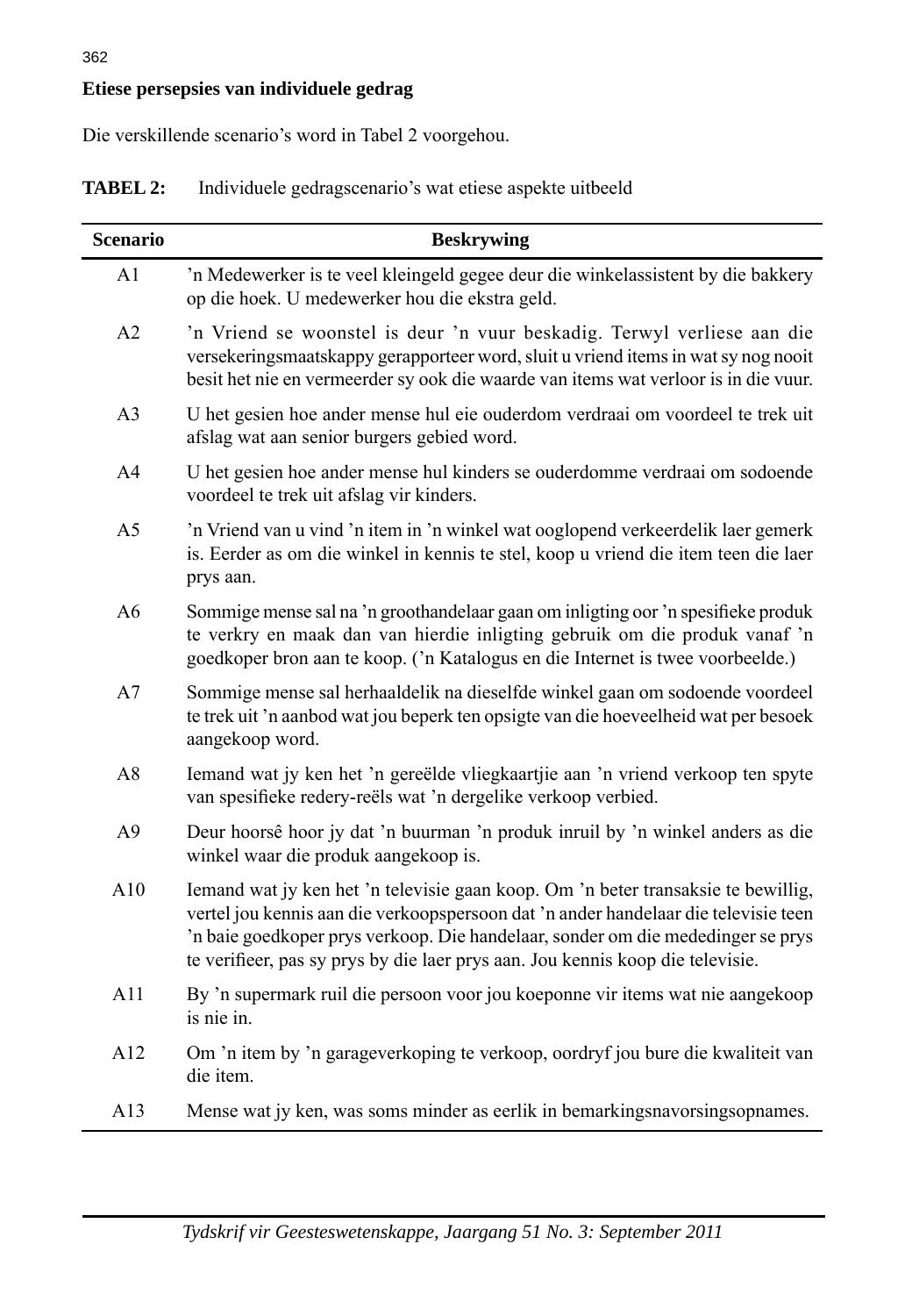| <b>Scenario</b> | <b>Beskrywing</b>                                                                                                                                                                                                                                                                                            |
|-----------------|--------------------------------------------------------------------------------------------------------------------------------------------------------------------------------------------------------------------------------------------------------------------------------------------------------------|
| A14             | Vriende van jou koop klere by 'n plaaslike handelaar aan. Na hulle die klere gedra<br>het, sien hulle dit by 'n ander winkel teen baie laer pryse. Hulle neem die klere wat<br>hul reeds gedra het, terug vir 'n terugbetaling; dan gaan koop hulle dieselfde klere<br>by die winkel wat die laer prys bied. |

Bron: Fullerton (1993)

Figuur 1 vergelyk die etiese profiele van bestuurslede en werknemers in die produksie-afdeling. Aangesien 'n skaal van een (nie aanvaarbaar nie) tot ses (baie aanvaarbaar) gebruik is in hierdie analise, is item-gemiddeldes onder die middelpunt van 3.5 as onaanvaarbaar geag, wat 'n meer etiese ingesteldheid aandui. Item-gemiddeldes bo 3.5 is geag as aanvaarbare gedrag, wat 'n minder etiese ingesteldheid toon. In gevalle waar die scenario's positief is, is die data geanaliseer met die scenario in ag genome. Die tellings van al die scenario's word dus geïnterpreteer soos hierbo verduidelik. Hierdie resultate toon dat die respondente in beide groepe, 12 van die 14 scenario's (sien Figuur 1) as onaanvaarbare gedrag geag het. Dié scenario's wat as aanvaarbaar geag is deur bestuurslede, sluit in:

 A7 – herhaalde besoeke aan 'n winkel om voordeel te trek uit enkelaankoop-beperkings, met 'n gemiddeld van 3.524; en

 A6 – die gebruik van handelaar-inligting om produkte vanaf 'n goedkoper bron aan te koop (5.910).



*Figuur 1: Individuele etiese persepsies van bestuurslede teenoor werknemers in die produksieafdeling*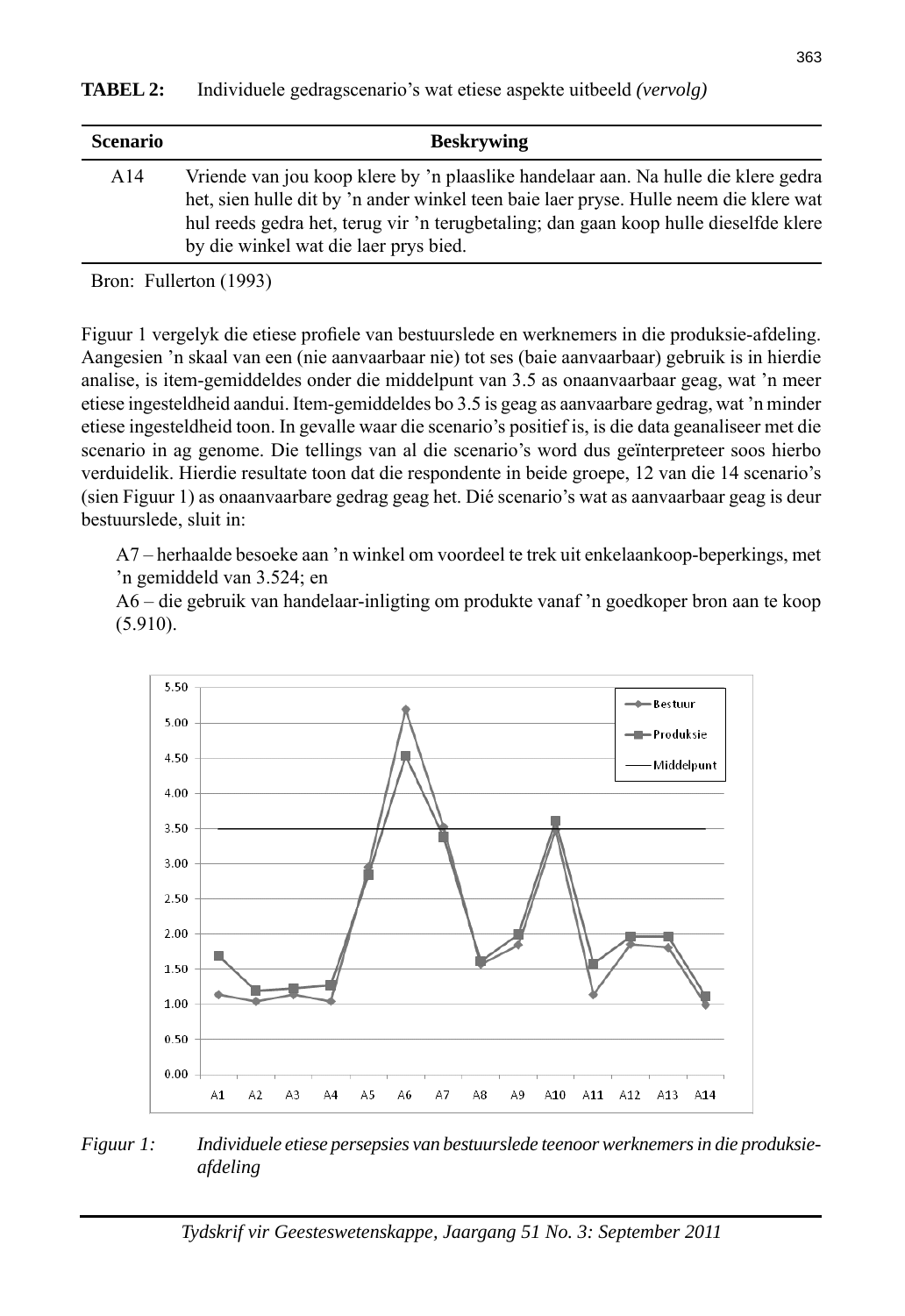Werknemers in die produksie-afdeling het die volgende as aanvaarbaar geïdentifiseer:

 $A10$  – om te onderhandel vir laer pryse gebaseer op ongeverifieerde inligting (3.615); en A6 – die gebruik van handelaar-inligting om produkte vanaf 'n goedkoper bron aan te koop (4.538).

Tabel 3 som die vergelykende analise van die twee groepe met die effekgrootte (*d*) sowel as die t-toets (*p*) statistiek op, wat die praktiese en statistiese betekenisvolheid van verskille waargeneem tussen die twee groepe reflekteer. Hierdie resultate bevestig ook die meer etiese ingesteldheid van bestuurslede (individuele gemiddeld = 2.054) in vergelyking met werkers in die produksie-afdeling (individuele gemiddeld = 2.143). Dit is egter nie 'n groot verskil nie. Hoewel sommige verskille sigbaar is in die profiele soos aangetoon in Figuur 1, is nie een hiervan prakties of statisties betekenisvol nie (sien Tabel 3).

|                                 | Top-/middelbestuur |                              | Produksie        |                              |                                  |                     |
|---------------------------------|--------------------|------------------------------|------------------|------------------------------|----------------------------------|---------------------|
| <b>Scenario</b>                 | Gemiddeld          | <b>Standaard</b><br>afwyking | <b>Gemiddeld</b> | <b>Standaard</b><br>afwyking | <b>Effek-</b><br>grootte $(d)^*$ | t-toets<br>$(p)$ ** |
| $\mathbf{A1}$                   | 1.143              | 0.478                        | 1.692            | 1.225                        | 0.4484                           | 0.0592              |
| A2                              | 1.048              | 0.218                        | 1.192            | 0.402                        | 0.3600                           | 0.1456              |
| A3                              | 1.143              | 0.478                        | 1.231            | 0.514                        | 0.1709                           | 0.5509              |
| A <sub>4</sub>                  | 1.048              | 0.218                        | 1.269            | 0.533                        | 0.4154                           | 0.0812              |
| A <sub>5</sub>                  | 2.952              | 1.532                        | 2.846            | 1.642                        | 0.0647                           | 0.8213              |
| A6                              | 5.190              | 1.209                        | 4.538            | 1.555                        | 0.4193                           | 0.1225              |
| A7                              | 3.524              | 1.662                        | 3.385            | 1.722                        | 0.0808                           | 0.7809              |
| A8                              | 1.571              | 0.870                        | 1.615            | 1.203                        | 0.0366                           | 0.8890              |
| A <sub>9</sub>                  | 1.850              | 1.599                        | 2.000            | 1.442                        | 0.0938                           | 0.7403              |
| ${\bf A10}$                     | 3.476              | 1.940                        | 3.615            | 1.745                        | 0.0718                           | 0.7971              |
| A11                             | 1.143              | 0.478                        | 1.577            | 1.172                        | 0.3703                           | 0.1186              |
| A12                             | 1.857              | 1.014                        | 1.962            | 1.216                        | 0.0859                           | 0.7545              |
| A13                             | 1.810              | 1.030                        | 1.962            | 1.113                        | 0.1366                           | 0.6328              |
| A14                             | 1.000              | $0.000$ ***                  | 1.115            | 0.431                        | 0.2674                           | 0.2277              |
| <b>Individuele</b><br>gemiddeld | 2.054              | 0.909                        | 2.143            | 1.137                        | 0.086                            |                     |

**TABEL 3:** Praktiese en statisties betekenisvolle verskille tussen etiese persepsies van bestuurslede en werknemers in die produksie-afdeling (individuele gedrag)

Praktiese betekenisvolheid:  $d \ge 0.8$  (groot effek) en  $0.5 \le d \le 0.8$  (medium effek)

\*\* Statistiese betekenisvolheid: p < 0.05

\*\*\* Standaardafwyking = 0 (weens die feit dat alle respondente by bestuurslede die opsie 1 geselekteer het wat aandui dat dit nie aanvaarbaar is vir hierdie scenario nie)

364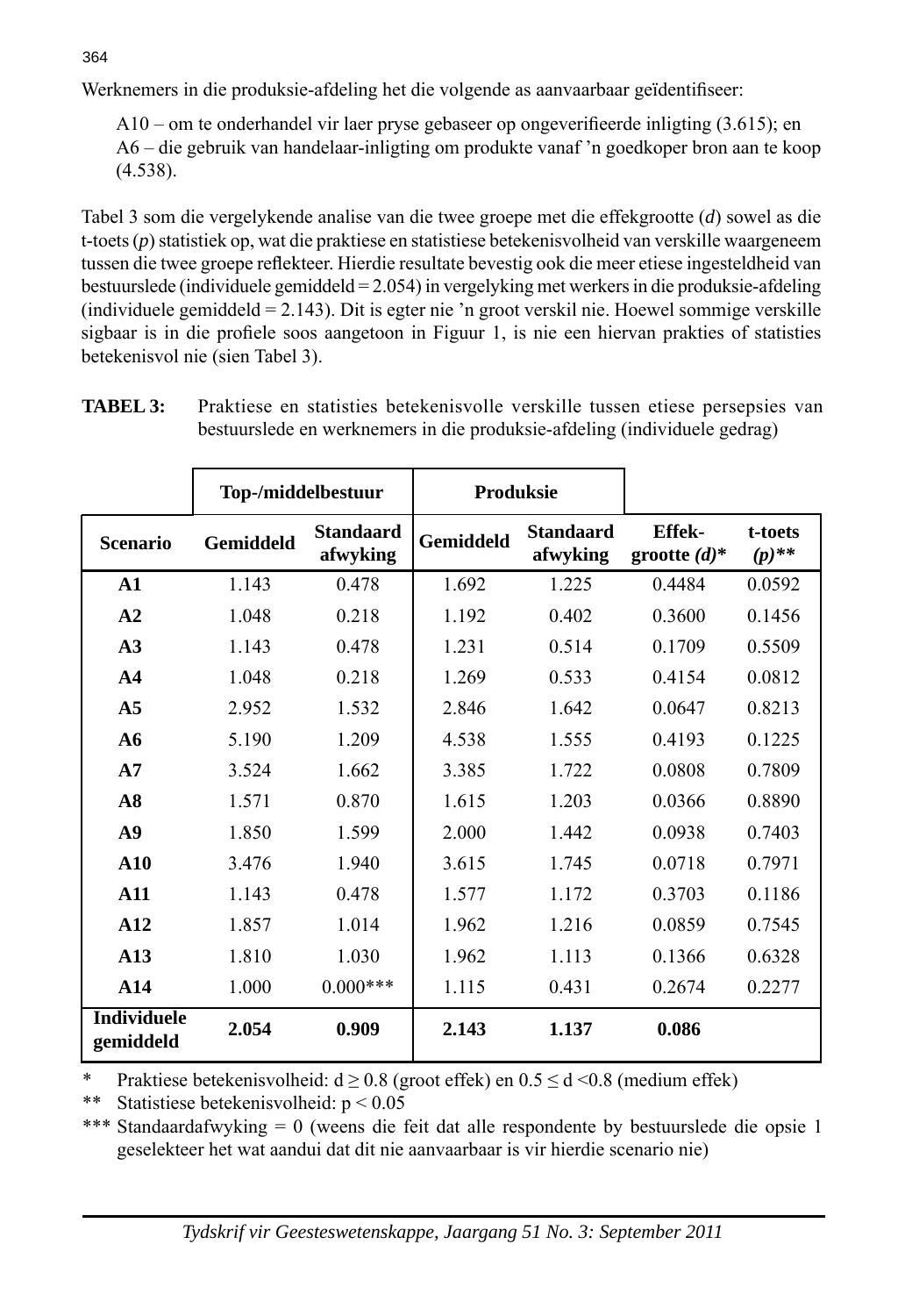Scenario A14 (in Tabel 3) is deur beide die bestuurslede en werkers in die produksie-afdeling as onaanvaarbaar geag. Respondente van beide die top- en middelbestuursgroepe het gevoel dat om klere te dra en dit dan terug te neem só onaanvaarbaar is, dat elke respondent in hierdie groep hierdie scenario 'n gradering van 1 (nie aanvaarbaar nie) gegee het, dus 'n standaardafwyking van 0.000. Voorts toon die tabel dat geen praktiese of statisties betekenisvolle verskille tussen die persepsies van bestuurslede en werknemers in die produksie-afdeling bestaan ten opsigte van etiese gedrag by individue nie.

 Gebaseer op die individuele effekgrootte van 0.086 (Tabel 3), is dit duidelik dat daar geen betekenisvolle praktiese verskille bestaan tussen die etiese persepsies van die bestuurslede en die werknemers in die produksie-afdeling nie.

#### **Etiese persepsies van maatskappygedrag**

mededingers.

Die vergelyking van die etiese profiele van die twee groepe ten opsigte van die gedrag van maatskappye word in Figuur 2 getoon, terwyl die verskillende scenario's in Tabel 4 gelys word.

| <b>Scenario</b> | <b>Beskrywing</b>                                                                                                                                                                                                                                                                                                                                                                                                                         |
|-----------------|-------------------------------------------------------------------------------------------------------------------------------------------------------------------------------------------------------------------------------------------------------------------------------------------------------------------------------------------------------------------------------------------------------------------------------------------|
| A1              | 'n Medewerker is te veel kleingeld gegee deur die winkelassistent by die bakkery<br>op die hoek. U medewerker hou die ekstra geld.                                                                                                                                                                                                                                                                                                        |
| B1              | 'n Vervaardiger stem in om aan 'n handelaar 'n hoogs begeerlike nuwe produk te<br>verskaf. In ruil vir die waarborg van 'n groot aanvanklike aankoop deur die<br>handelaar, stem die vervaardiger in om nie aan enige ander handelaars binne die<br>handelsarea te verkoop nie.                                                                                                                                                           |
| B <sub>2</sub>  | 'n Handelaar adverteer 'n draagbare, handelsnaam-kleurtelevisie vir R749. Wanneer<br>kliënte by die winkel opdaag, word aan hulle gesê dat die goedkoop televisie<br>uitverkoop is. Dan word 'n poging aangewend om aan elke kliënt 'n duurder<br>televisie te verkoop.                                                                                                                                                                   |
| B <sub>3</sub>  | Vraag en aanbod dikteer pryse in die mark. Na 'n onlangse orkaan in Florida, VSA<br>en 'n aardbewing in Los Angeles, VSA, is baie winkels gesluit. Met die aanbod<br>van baie produkte wat afneem en die vraag wat toeneem, verhoog baie pryse<br>beduidend. Pryse op sommige produkte is drie tot agt maal die normale prys.<br>Handelaars redeneer dat prys 'n funksie van ekonomiese toestande is en weier om<br>hul pryse te verlaag. |
| <b>B4</b>       | 'n Inkopiekettinggroep het winkels in beide 'n ryk woonbuurt en 'n arm stad met<br>hoë misdaadsyfers. Versekeringspremies, diefstal en vandalisme maak dit duurder<br>om in die arm area handel te dryf. Hierdie uitgawes word aan kliënte oorgedra.<br>Gevolglik betaal kliënte in die armer stad meer vir identiese produkte as hul ryker<br>voorstedelike ekwivalente.                                                                 |
| B <sub>5</sub>  | Mense het groot bewondering vir sporthelde. 'n Bemarker maak dikwels gebruik<br>van hierdie atlete om produkte te onderskryf weens die geloof dat so 'n<br>onderskrywing kliënte sal oortuig om hul produk te verkies bo dié van hul                                                                                                                                                                                                      |

**TABEL 4:** Individuele gedragscenario's wat etiese aspekte uitbeeld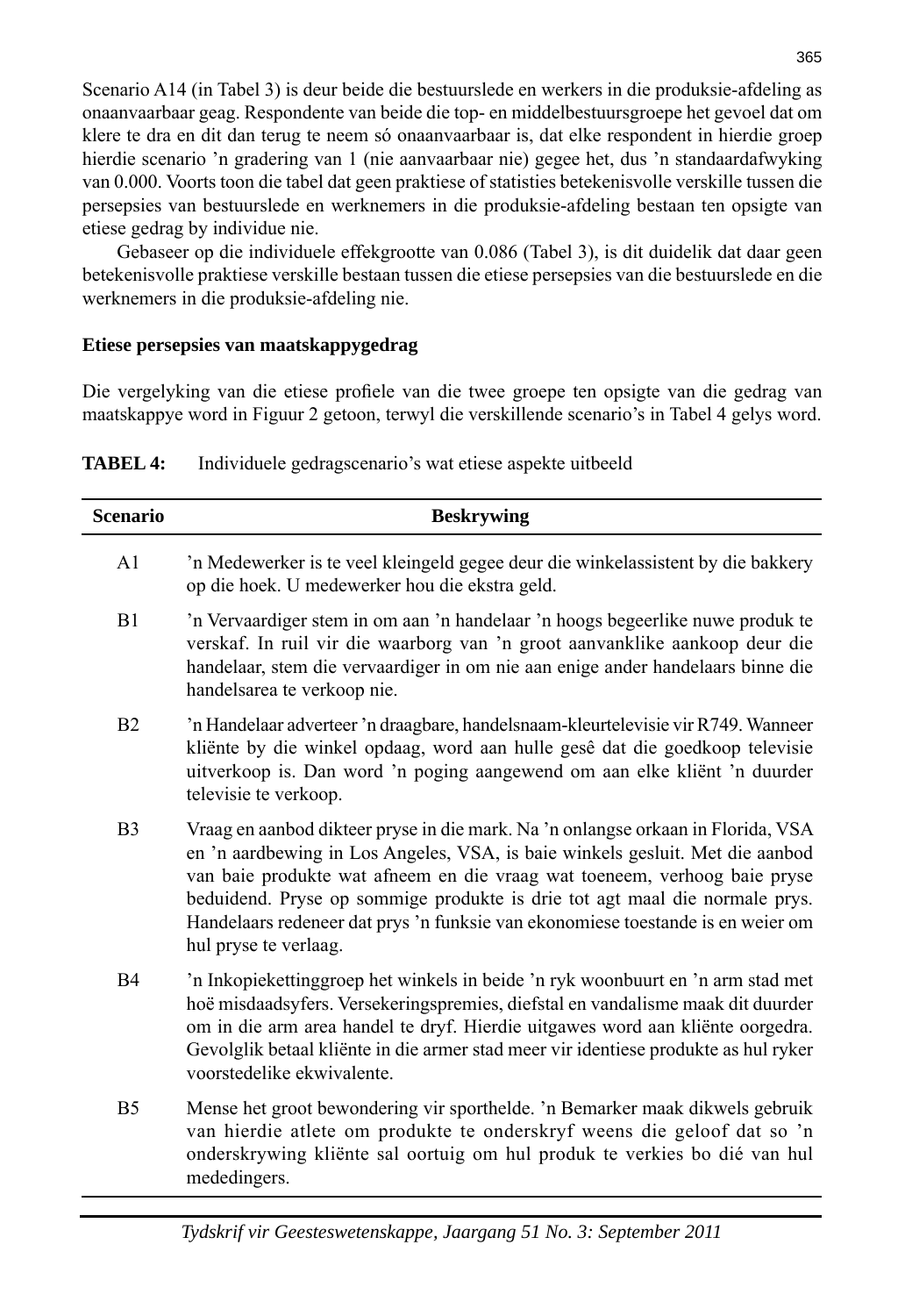| <b>TABEL 4:</b> | Individuele gedragscenario's wat etiese aspekte uitbeeld (vervolg) |  |  |  |
|-----------------|--------------------------------------------------------------------|--|--|--|
|-----------------|--------------------------------------------------------------------|--|--|--|

| <b>Scenario</b>           | <b>Beskrywing</b>                                                                                                                                                                                                                                                                                                                                                                                                                                                                                                                       |
|---------------------------|-----------------------------------------------------------------------------------------------------------------------------------------------------------------------------------------------------------------------------------------------------------------------------------------------------------------------------------------------------------------------------------------------------------------------------------------------------------------------------------------------------------------------------------------|
| <b>B6</b>                 | 'n Maatskappy het 'n nuwe produk ontwikkel wat een van hul ouer produkte<br>uitgedien sal laat. Die maatskappy het 'n groot voorraad van die ou produkte, dus<br>vertraag hulle die bekendstelling van die nuwe tegnologie tot hulle die oorblywende<br>voorraad van die ou, binnekort uitgediende produk verkoop het.                                                                                                                                                                                                                  |
| B7                        | 'n Vervaardiger het 'n groot voorraad van produkte wat al 'n hele aantal jare in die<br>VSA verkoop word. Die regering het onlangs beslis dat die produkte onveilig is<br>en vereis dat al die produkte vanuit Amerikaanse winkels onttrek moet word. Eerder<br>as om van die produk ontslae te raak, besluit die maatskappy om dit na die buiteland<br>uit te voer waar daar nie sulke streng regulasies is nie. Die vervaardiger redeneer<br>dat hierdie aksie goed is vir die maatskappy se belanghebbendes en die VSA-<br>ekonomie. |
| B <sub>8</sub>            | 'n Eiendomsagent verkoop 'n begeerlike huis in 'n aangename buurt. Die agent sit<br>nie 'n verkoop-bordjie op nie, want hulle wil hê dat mense moet aanhou om te<br>skakel en navraag te doen oor die huis. Wanneer potensiële kopers skakel, word<br>hulle ingelig dat die huis verkoop is en word inligting oor ander huise wat deur die<br>agent gelys word, deurgegee.                                                                                                                                                              |
| <b>B</b> 9                | 'n Vervaardiger doen besigheid in verskeie lande. In die toedeling van uitgawes<br>aan die verskillende multinasionale bedrywighede, is dit algemene praktyk vir die<br>vervaardiger om hoër kostes toe te skryf aan lande met hoër belastingkoerse.<br>Gevolglik toon die fasiliteite wat in lande met lae belastingkoerse geleë is, groter<br>wins. Die netto resultaat is dat die vervaardiger sy totale belastingaanspreeklikheid<br>verlaag deur winste te "verskuif" na lae-belasting lande.                                      |
| <b>B10</b>                | 'n VSA-dokter glo dat 'n spesifieke eksperimentele farmaseutiese produk voordele<br>kan inhou vir sekere pasiënte. Die middel is onwettig in die Verenigde State omdat<br>dit nog nie deur die regering gesertifiseer is nie. Dit is egter wettig en geredelik<br>beskikbaar in Kanada. Die dokter verkry voorraad van die produk in Kanada en<br>neem dit onwettig na die VSA. Die middel word dan versprei aan pasiënte wat die<br>dokter voel gehelp sal kan word deur die produk.                                                   |
| <b>B11</b>                | 'n Maatskappy adverteer 'n nommer wat kinders kan skakel om met Kersvader te<br>praat. Die oproep kos 90 sent per minuut. Die adverteerder vra kinders om hul<br>ouers te vra voor hulle Kersvader skakel.                                                                                                                                                                                                                                                                                                                              |
| <b>B12</b>                | Om die vervaardigingskoste van 'n produk laag te hou, het 'n maatskappy 'n<br>gedeelte van die produksie vanaf die VSA na Meksiko verskuif. Die laer arbeids-<br>koste lei tot laer pryse vir verbruikers.                                                                                                                                                                                                                                                                                                                              |
| <b>B13</b>                | 'n Maatskappy adverteer sy produk op die televisie deur die handelsnaam van 'n<br>mededingende produk te stel, en deur dan 'n spesifieke aspek, waar sy produk beter<br>is as die mededinger se produk, aan te dui.                                                                                                                                                                                                                                                                                                                     |
| <b>B14</b>                | 'n Handelaar van mans- en vroueklere het twee weke gelede sy pryse verhoog.<br>Vandag word die pryse verlaag na hul oorspronklike vlak en adverteer die handelaar<br>sy uitverkopingpryse.                                                                                                                                                                                                                                                                                                                                              |
| $Pron · Fullarton (1002)$ |                                                                                                                                                                                                                                                                                                                                                                                                                                                                                                                                         |

Bron: Fullerton (1993)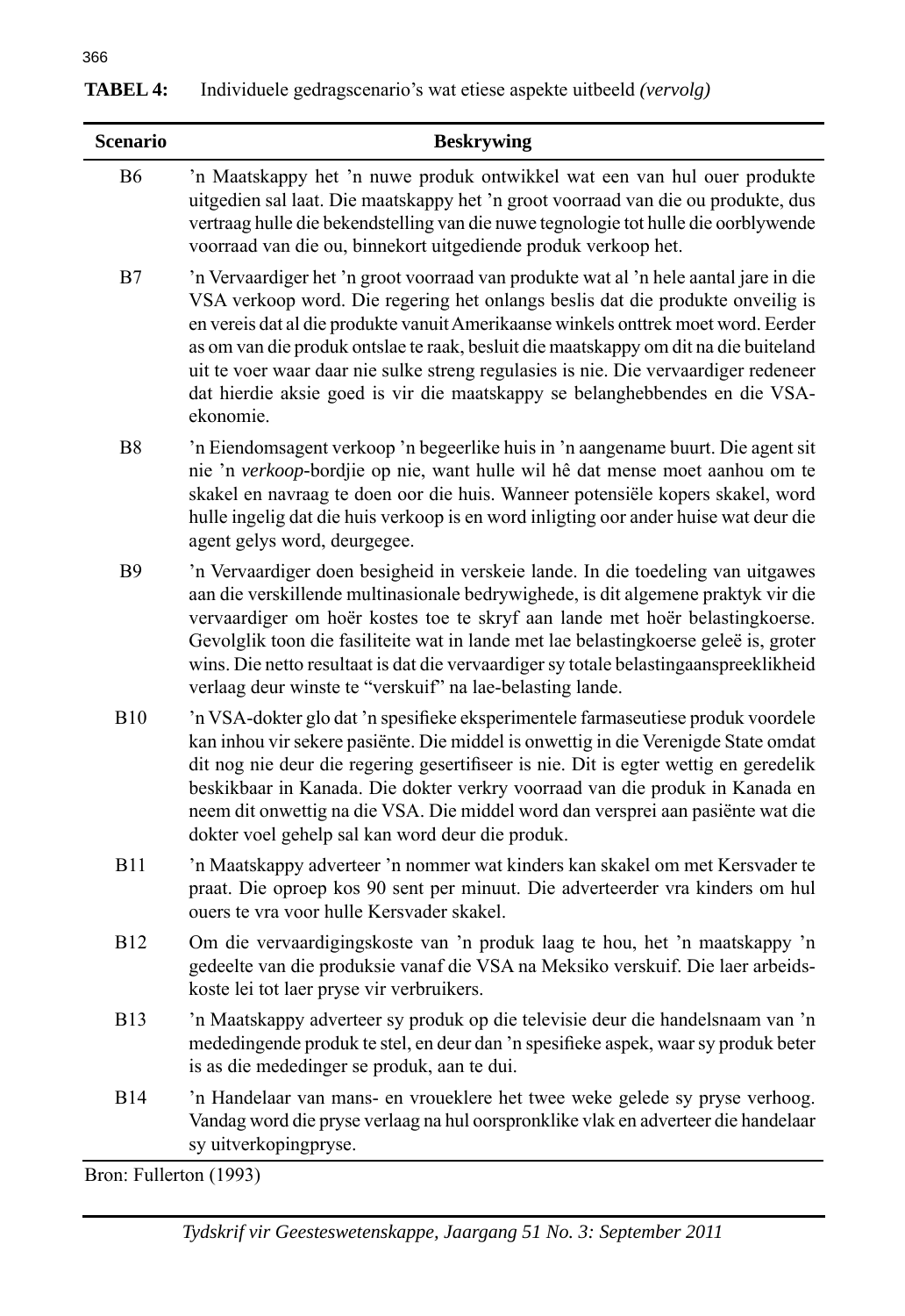Resultate in hierdie analise toon aan dat bestuurslede sewe van die 14 scenario's as onaanvaarbaar identifi seer, teenoor die produksie-werknemers wat nege van die scenario's as onaanvaarbaar ag (synde bo die middelpunt van 3.5). Die scenario's wat as aanvaarbaar deur bestuurslede geag word, is:

 B14 – die verhoging van pryse gevolg deur die verlaging daarvan om dit sodoende as *uitverkoping*pryse te adverteer (3.524);

B11 – om oproepe aan Kersvader te adverteer, met die ouers se toestemming (3.600);

 B8 – eiendomsagente wat nie verkoopbordjies opsit nie, om sodoende meer klandisie te lok (3.857);

 B1 – 'n vervaardiger wat nie aan ander handelaars verkoop nie in ruil vir 'n groot aankoop vanaf 'n sekere koper (4.524);

 B6 – die vertraging van die markbetreding van 'n nuwe produk tot voorraad van verouderde produkte verkoop is (4.952);

B5 – die gebruik van sportpersoonlikhede om produkte te bemark (5.048); en

B12 – die uitkontraktering van produksie na areas met laer arbeidskostes (5.413).

Werknemers in die produksie-afdeling het die volgende as aanvaarbare praktyke geïdentifiseer:

 B1 – 'n vervaardiger wat nie aan ander handelaars verkoop nie in ruil vir 'n groot aankoop vanaf 'n sekere koper (3.654);

 B6 – die vertraging van die markbetreding van 'n nuwe produk tot voorraad van verouderde produkte verkoop is (3.962);

B5 – die gebruik van sportpersoonlikhede om produkte te bemark (4.115);

B11 – om oproepe aan Kersvader te adverteer, met die ouers se toestemming (4.154); en

B12– die uitkontraktering van produksie na areas met laer arbeidskostes.



*Figuur 2: Maatskappy se etiese persepsies van bestuurslede teenoor werknemers in die produksie-afdeling*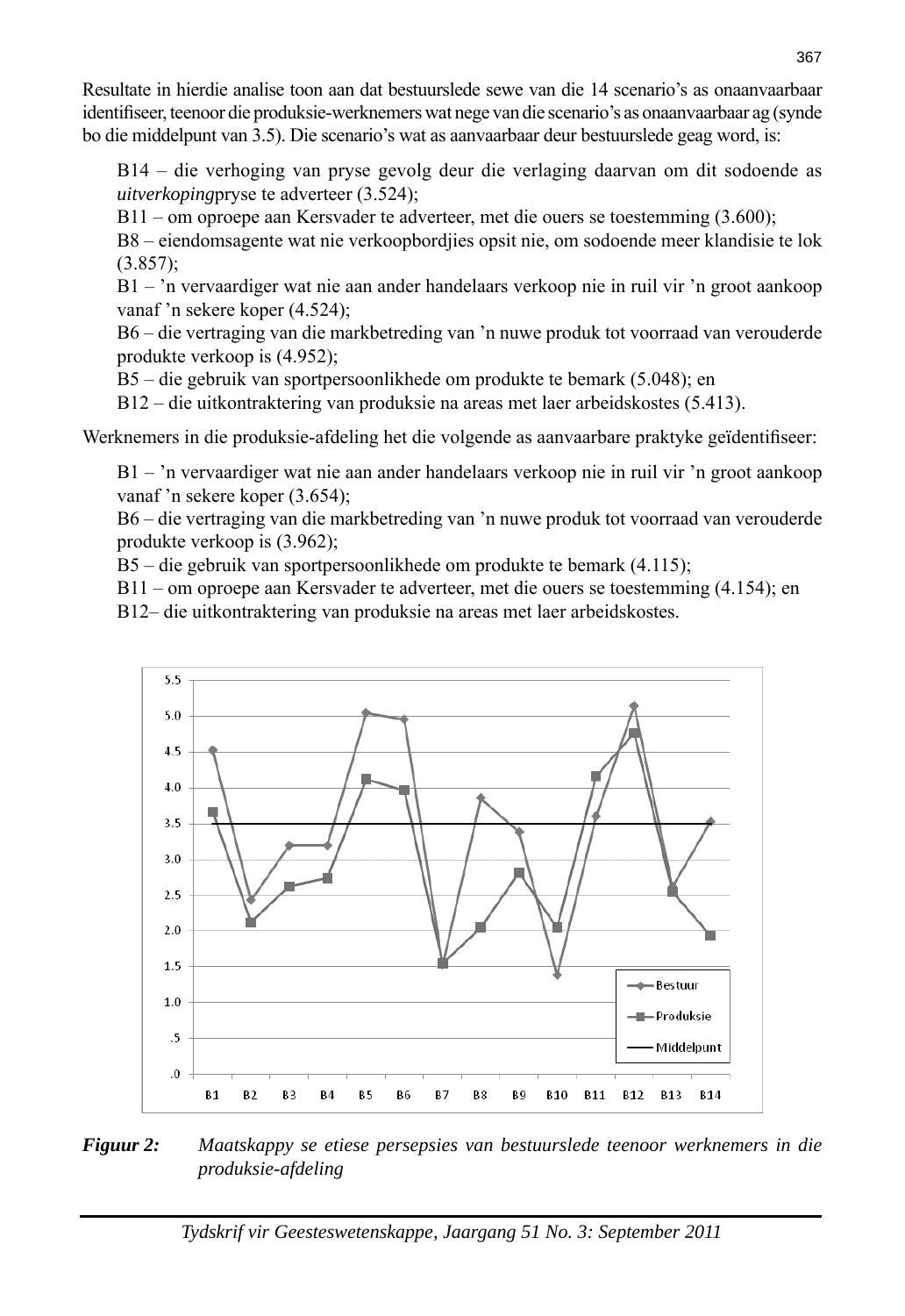Die betekenisvolheid van die verskille aangeteken tussen produksie-afdelingwerknemers en bestuurslede word in Tabel 5 getoon. Die tabel toon die berekende effekgroottes en die effek wat elkeen het.

|                                | Top-/middelbestuur |                              | <b>Produksie</b> |                              |                           |                            |
|--------------------------------|--------------------|------------------------------|------------------|------------------------------|---------------------------|----------------------------|
| <b>Scenario</b>                | Gemiddeld          | <b>Standaard</b><br>afwyking | Gemiddeld        | <b>Standaard</b><br>afwyking | Effek-<br>grootte $(d)^*$ | <b>T-toets</b><br>$(p)$ ** |
| B1                             | 4.524              | 1.806                        | 3.654            | 1.696                        | 0.4817                    | 0.0963                     |
| B <sub>2</sub>                 | 2.429              | 1.989                        | 2.115            | 1.608                        | 0.1574                    | 0.5534                     |
| B <sub>3</sub>                 | 3.190              | 1.806                        | 2.615            | 1.577                        | 0.3184                    | 0.2502                     |
| <b>B4</b>                      | 3.190              | 2.064                        | 2.731            | 1.638                        | 0.2227                    | 0.3990                     |
| <b>B5</b>                      | 5.048              | 1.322                        | 4.115            | 1.751                        | 0.5324                    | 0.0496                     |
| <b>B6</b>                      | 4.952              | 1.687                        | 3.962            | 1.612                        | 0.5872                    | 0.0460                     |
| B7                             | 1.524              | 1.289                        | 1.538            | 1.029                        | 0.0114                    | 0.9656                     |
| B <sub>8</sub>                 | 3.857              | 2.007                        | 2.038            | 1.311                        | 0.9061                    | 0.0005                     |
| <b>B9</b>                      | 3.381              | 1.962                        | 2.808            | 1.674                        | 0.2923                    | 0.2854                     |
| <b>B10</b>                     | 1.381              | 0.805                        | 2.038            | 1.248                        | 0.5267                    | 0.0426                     |
| <b>B11</b>                     | 3.600              | 1.957                        | 4.154            | 1.912                        | 0.2829                    | 0.3403                     |
| <b>B12</b>                     | 5.143              | 1.459                        | 4.760            | 1.665                        | 0.2299                    | 0.4159                     |
| <b>B13</b>                     | 2.619              | 1.658                        | 2.538            | 1.726                        | 0.0467                    | 0.8721                     |
| <b>B14</b>                     | 3.524              | 1.861                        | 1.923            | 1.354                        | 0.8603                    | 0.0014                     |
| <b>Maatskappy</b><br>Gemiddeld | 3.454              | 1.691                        | 2.298            | 1.557                        | 0.7120                    |                            |

**TABEL 5:** Praktiese en statisties betekenisvolle verskille tussen etiese persepsies van bestuurslede en produksie-afdeling (maatskappygedrag)

Praktiese betekenisvolheid: d  $\geq$  0.8 (groot effek) en 0.5  $\leq$  d < 0.8 (medium effek)

\*\* Statistiese betekenisvolheid: p < 0.05

Die vergelykende analise vir die twee groepe (Tabel 5) bevestig ook dat, ten opsigte van die etiese gedrag van maatskappye, werknemers in die produksie-afdeling lyk of hulle meer eties ingestel is as bestuurslede, gebaseer op die maatskappy se *d*-*waarde* van 0.71 (in Tabel 5). Verder is daar statisties- sowel as prakties-betekenisvolle verskille tussen die gemiddeldes van vyf van die scenario's geïdentifiseer. Beide die bestuurslede en die werknemers in die produksie-afdeling het die invoer van onwettige farmaseutiese produkte om pasiënte te help as onaanvaarbare gedrag geag; maar slegs met 'n medium effek (*d*=0.5267). Die gebruik van sportpersoonlikhede om produkte te bemark (*d*=0.5324) en die vertraging van die betreding van 'n nuwe produk tot die voorraad van verouderde produkte verkoop is (*d*=0.5872), is as aanvaarbare praktyke deur bestuurslede en werkers in die produksie-afdeling, beide met 'n medium vlak van praktiese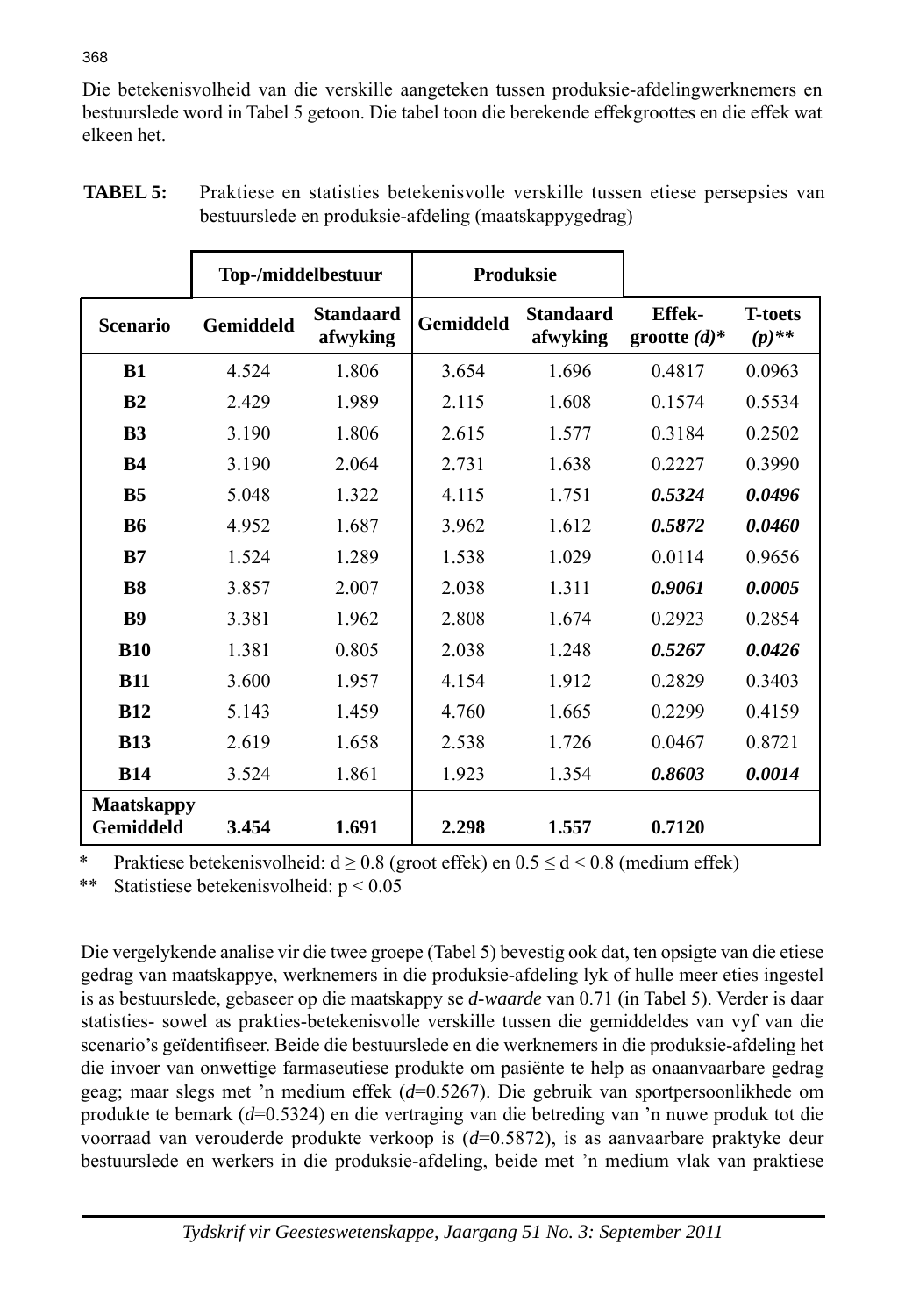betekenisvolheid, geag. Twee scenario's wat deur bestuurslede as aanvaarbare gedrag geag is, is as onaanvaarbare gedrag geag deur die produksie-werknemers, beide met groot effekte ten opsigte van praktiese betekenisvolheid. Hulle is:

 B14 – die verhoging van pryse gevolg deur die verlaging daarvan om dit sodoende as uitverkopingspryse te adverteer (*d*=0.8603); en

 B8 – eiendomsagente wat nie verkoopbordjies opsit nie, om sodoende meer klandisie te lok  $(d=0.9061)$ .

Dit is ook opmerklik dat van die vyf scenario's waar daar betekenisvolle veranderinge was, was dit slegs vir die onaanvaarbare praktyk van (B10), die invoer van onwettige farmaseutiese produkte om pasiënte te help, dat die gemiddeld vir die produksie-werknemers (2.038) betekenisvol hoër was as dié van bestuurslede.

 Indien die resultate in Tabel 5 oorweeg word, kan die siening verwerp word dat bestuurslede en werkers in die produksie-afdeling saamstem oor etiese gedrag, aangesien daar vyf scenario's (van die 14) is wat betekenisvolle verskille tussen die twee groepe op beide maatstawwe van praktiese en statistiese betekenisvolheid toon. Drie van die berekende effekgroottes toon medium vlakke van prakties betekenisvolle verskille, terwyl die ander twee groot praktiese betekenisvolheidsvlakke in die verskille aantoon. Die maatskappy gemiddeld toon ook 'n merkbare verskil tussen die twee groepe saam met die visuele verskille in profiele (Tabel 5). Dit is duidelik hieruit dat die gemiddeldes van bestuurslede en die produksie-afdeling ten opsigte van etiese persepsies van maatskappygedrag nie as gelyk geag kan word nie.

#### **BESPREKING**

Multinasionale etiese gedragskodes het dikwels tekortkominge ten opsigte van die operasionalisering daarvan (Painter-Morland 2006:353-354). Een hiervan is dat die pogings om alle werknemers aan dieselfde etiese standaard te laat voldoen, maklik kan lei tot 'n gevoel by werknemers dat hulle slegs die reëls moet navolg eerder as om 'n etiese sensitiwiteit te ontwikkel. Pucket (2008:151) redeneer dat die daarstelling van 'n korporatiewe etiese gedragskode ook 'n metode is wat wyd deur maatskappye gebruik word om regsaanspreeklikheid te voorkom en dit speel 'n belangrike rol in die finalisering van besigheidstransaksies. Dit is gevolglik noodsaaklik vir werknemers om die etiese gedragskode en etiese gedrag met die nodige erns te bejeën, aangesien oortredings ook dissiplinêre implikasies tot gevolg kan hê vir werknemers. Navorsing deur Fullerton et al. (2008:159) oor die etiese gedragsprofiel van Suid-Afrikaanse bestuurders het getoon dat, weens hul noue verwantskap met die Westerse besigheidsmilieu, hulle geneig is om 'n hoë vlak van etiese standaarde te handhaaf. Die vraag is egter of die bestuurslede en werknemers in die produksie-afdeling van die multinasionale maatskappy in hierdie studie in pas is met Fullerton en sy medeskrywers se bevindinge.

 Soos gesien in die resultaat ten opsigte van individuele gedrag, het die bestuurslede slegs twee scenario's as aanvaarbaar aangedui (A6 & A10). Aangesien hierdie scenario's *herhaalde besoeke aan 'n winkel om voordeel te trek uit enkelaankoop-beperkings* en die *gebruik van handelaarsinligting om produkte vanaf 'n goedkoper bron aan te koop* insluit, sou 'n mens dink dat hierdie moontlik meer grys areas is, aangesien dit moontlik moeiliker is om te bepaal of hierdie tipe gedrag reg of verkeerd is al dan nie. Indien hierdie gedrag vergelyk word met iets soos versekeringsbedrog of die terugneem van klere wat reeds gedra is, wat meer duidelike of swarten-wit aspekte is, is dit verstaanbaar dat hierdie aspekte as aanvaarbaar geag kan word. 'n Ander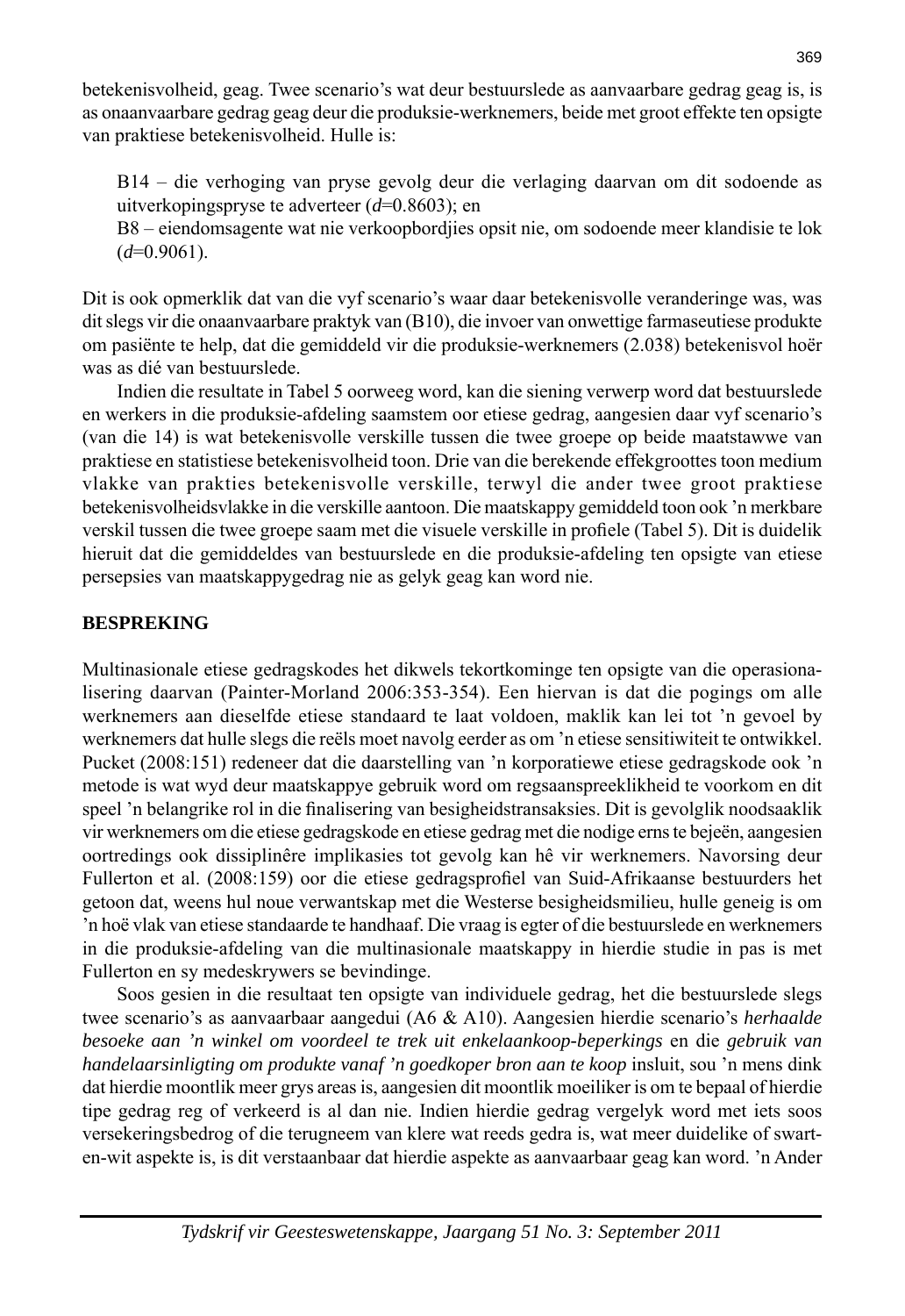moontlikheid waarom hierdie scenario's as aanvaarbaar geag word, kan wees omdat die gevolge van hierdie gedrag laer is as in die geval van die ander scenario's.

Ten opsigte van die bestuurslede se etiese profiel betreffende die gedrag van maatskappye, is daar 'n geneigdheid om meer buigbaar ten opsigte van die scenario's te wees. Sewe van die veertien scenario's word as aanvaarbaar geag. Dit sluit in *verkeerde inligting ten opsigte van pryse, die verkoop van onveilige of onwettige produkte* en *die verkoop teen verskillende pryse in verskillende streke.* Scenario's waar reg en verkeerd makliker onderskeibaar is, is deurgaans as onaanvaarbaar bestempel. Ten opsigte van gedrag wat vir bestuurslede onaanvaarbaar is, is dit weereens die grys areas waar die individu meer vryheid het om self te oordeel wat reg of verkeerd is. In hierdie geval mag die positiewe gevolg van 'n besluit vir die maatskappy ook 'n rol speel. In belang van die maatskappy kan daar dus byvoorbeeld geoordeel word dat *die vertraging van die toetrede van 'n nuwe produk totdat die voorraad van verouderde voorraad verkoop is*, waarskynlik as aanvaarbaar geag kan word.

Ten opsigte van die profiel van die werknemers in die produksie-afdeling is daar twee scenario's ten opsigte van individuele gedrag wat as aanvaarbaar geïdentifiseer is. Beide hierdie is grys areas waar persoonlike oordeel vereis word, naamlik: *die onderhandeling om laer pryse te bekom vir produkte gebaseer op ongeverifi eerde inligting* en *die gebruik van handelaarsinligting om produkte vanaf 'n goedkoper bron aan te koop*. Die resultate toon dat, soos in die geval met die bestuurslede, aspekte wat duideliker is (veral wanneer dit kom by onwettige of immorele gedrag) makliker as onaanvaarbaar geag word. Produksie-werknemers het vyf scenario's as aanvaarbaar geïdentifiseer, teenoor die sewe van die bestuurslede. Hierdie vyf scenario's stem ook ooreen met dié wat deur die bestuurslede as aanvaarbaar geag is. Die ander twee scenario's wat deur bestuurslede as aanvaarbaar geag word, maar nie deur die werknemers in die produksieafdeling nie, is: *die verhoging van pryse van produkte, om dit weer te verlaag en dit dan as uitverkopingspryse te adverteer,* en *eiendomsagente wat nie verkoopbordjies opsit nie om sodoende nuwe klandisie te wen*.

 Die resultate toon dat daar geen betekenisvolle verskille is tussen die persepsies van bestuurslede en dié van werkers in die produksie-afdeling wat betref die gedrag van individue nie. Dit kan toegeskryf word aan die feit dat dié scenario's duideliker is wat betref reg en verkeerd. Dit kan moontlik ook toegeskryf word aan die feit dat Suid-Afrikaanse bestuurders in die spesifieke studie geneig was om hoë etiese standaarde te hê (Fullerton et al*.* 2008:169). Nieteenstaande die bevindinge van Fullerton en andere se navorsing, moet die resultate met omsigtigheid geïnterpreteer word, aangesien die demografiese profiel van die studie nie verteenwoordigend is van die Suid-Afrikaanse populasie nie, maar slegs van 'n spesifieke segment daarvan.

 Die feit dat die resultate betekenisvolle verskille toon tussen die groepe in vyf van die scenario's ten opsigte van maatskappygedrag, moet met omsigtigheid hanteer word. Nieteenstaande die feit dat beide groepe die invoer van onwettige farmaseutiese produkte om pasiënte te help as onaanvaarbaar identifiseer, was daar 'n medium praktiese betekenisvolle verskil met werkers in die produksie-afdeling wat dit minder onaanvaarbaar ag as die bestuurslede.

Scenario's wat geïdentifiseer is as aanvaarbaar deur beide groepe sluit in: *die gebruik van sportpersoonlikhede om produkte te bemark* en *die vertraging van markbetreding van nuwe produkte totdat die voorraad van verouderde produkte verkoop is* (medium praktiese betekenisvolheidsvlak). Hierdie siening van bestuurslede kan moontlik toegeskryf word aan die feit dat bestuur 'n beter begrip het ten opsigte van die waarde wat dergelike praktyke mag inhou vir die maatskappy. Hierdie siening word ondersteun deur Fullerton et al*.* (2008:168) wat gevind het dat Suid-Afrikaanse bestuurders dikwels bereid is om 'n kompromis tussen wins en sosiale waardes aan te gaan. Groot prakties betekenisvolle verskille is gevind tussen die twee respondent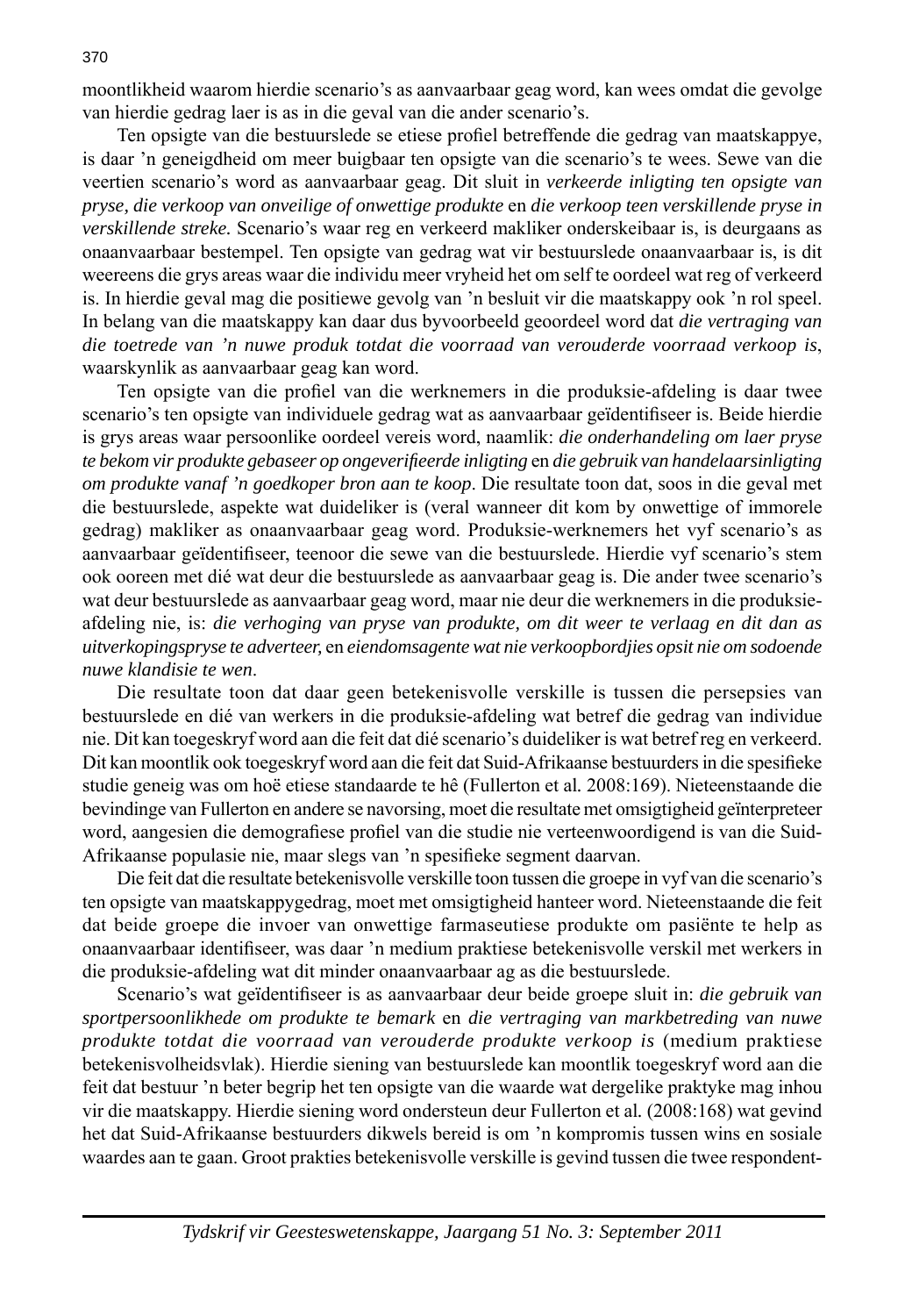groepe ten opsigte van die volgende twee scenario's: *die verhoging van pryse, gevolg deur die verlaging daarvan om dit dan as uitverkopingspryse te adverteer* en *eiendomsagente wat nie verkoopbordjies opsit nie om sodoende nuwe klandisie te wen*.

#### **OPSOMMING**

Die primêre doelstelling van hierdie studie was om te bepaal of bestuurslede en werknemers in die produksie-afdeling by die multinasionale maatskappy verskil in hul etiese sieninge nieteenstaande die feit dat daar 'n etiese gedragskode bestaan wat prioriteit geniet in die bestuur van die maatskappy. Die verwagting sou wees dat daar 'n hoë vlak van besigheidsetiek bestaan, en dat minimale verskille in die etiese beskouing sou voorkom. Beide bestuur en werknemers by die maatskappy ag wel etiese standaarde as belangrik en toon bevredigende etiese profiele (waar die meerderheid van item gemiddeldes onder die middelpunt van 3.5. is) wat betref individuele gedrag (12 scenario's in beide gevalle). Daar is geen betekenisvolle verskille in die etiese persepsies van die twee groepe ten opsigte van individuele gedrag nie. Wat betref die etiese persepsies aangaande maatskappygedrag, is daar wel betekenisvolle verskille, maar toon die etiese profiele (waar die meerderheid van item gemiddeldes onder die middelpunt van 3.5. is) in geval van die bestuurslede dat dit marginaal is, terwyl die werkers wel 'n aanvaarbare gedragsprofiel toon (7 scenario's in die geval van bestuurslede en 9 in die geval van die werknemers). Daar is egter ruimte vir verbetering ten opsigte van etiese gedrag, spesifiek ten opsigte van die persepsies van maatskappygedrag.

#### **BIBLIOGRAFIE**

Barlow, R.D. 2007. Combating fraud and abuse. *Healthcare purchasing news*, 31(3):58-62.

- Bevan, D. & Corvellec, H. 2007. The impossibility of corporate ethics: for a Levinasian approach to managerial ethics. *Business ethics: a European review*, 16(3):208-219.
- Cohen, J. 1992. A power primer. *Psychological bulletin*, 112(1):155-159, July.
- Ellis, S.M. & Steyn, H.S. 2003. Practical significance (effect sizes) versus or in combination with statistical significance (p-values). *Management dynamics*, 12(4):51-53.
- Epstein, E.M. 2007. The good company: rhetoric or reality? Corporate social responsibility and business ethics redux. *American business law journal*, 44(2):207-222.
- Field, A. 2007. *Discovering statistics using SPSS*. London: Sage.

Freeman, R.E. 2006. The Wal-Mart effect and business, ethics, and society. *Academy of management perspectives*, 20(3):38-40.

- Fullerton, S. 1993. The ethical predisposition of our next generation of business and community leaders. *Proceedings of the Atlantic Marketing Association,* pp.317-323. March
- Fullerton, S., Bisschoff, C.A. & Moore, D.L. 2008. Examining the ethical predisposition of the next generation of business leaders in China and the Republic of South Africa. *South African journal of economic and management sciences*, 11(2):157-171.
- Gold, D.L. & Dienhart, J.W. 2007. Business ethics in the corporate governance era domestic and international trends in transparency, regulation and corporate governance. *Business and society review*, 112(2):163- 170.
- Goodstein, J.D. & Wicks, A.C. 2007. Corporate and stakeholder responsibility: making business ethics a two-way conversation. *Business ethics quarterly*, 17(3):375-398.
- Goosen, X. & Van Vuuren, L.J. 2005. Institutionalising ethics in organisations: the role of mentoring. *South African journal of human resource management*, 3(3):61-71.
- Jennings, M.M. 2006. *Business ethics: selected case studies and readings*. 5th ed. Eagan, MN: Thompson South-Western.
- Mazereeuw, C., Graafland, J. & Kaptein, M. 2008. Unfolding the relationship between religion and socially responsible business conduct. *Academy of management proceedings*, 2008:1-6.